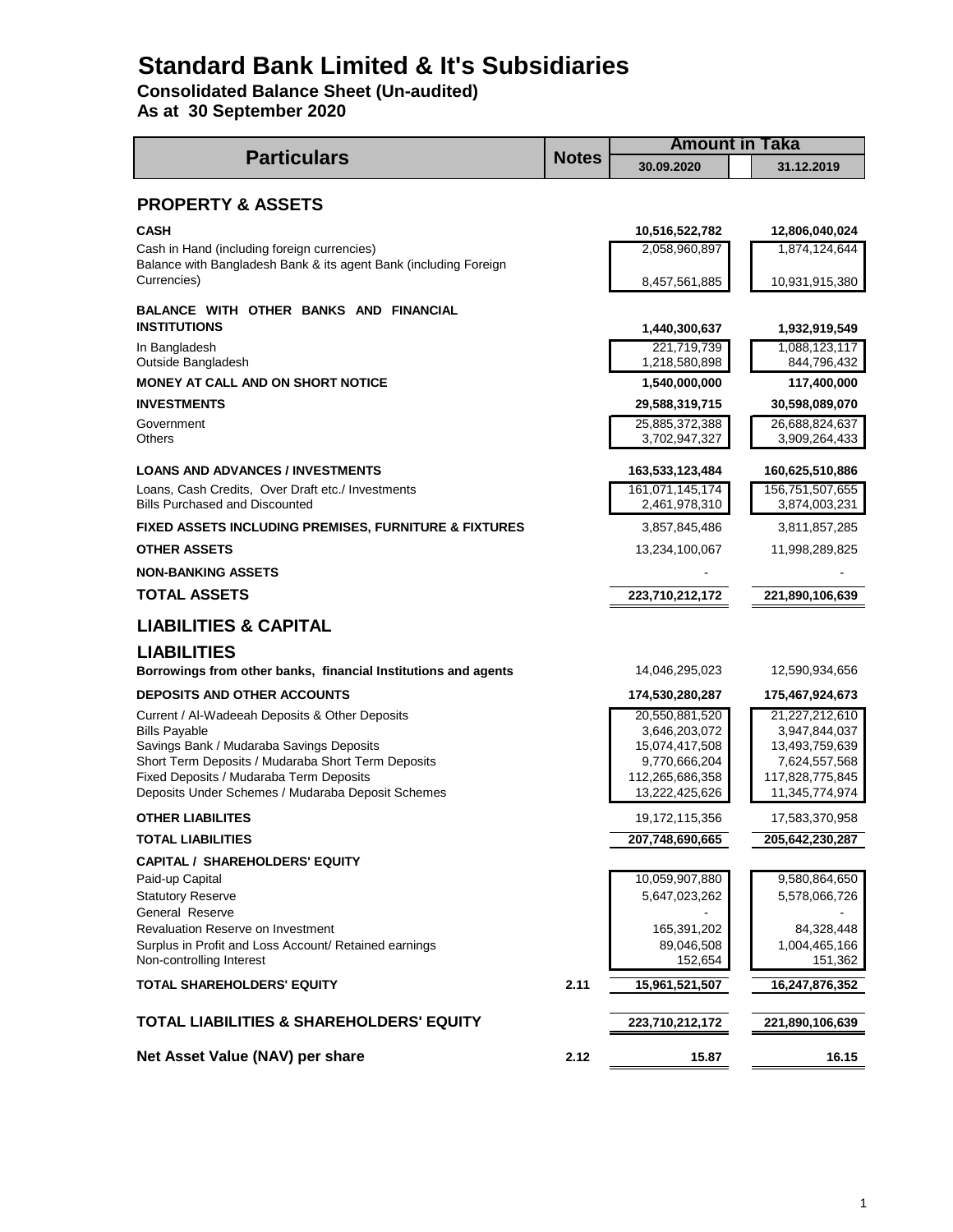### **Standard Bank Limited & It's Subsidiaries Consolidated Balance Sheet (Un-audited) As at 30 September 2020**

| <b>Particulars</b>                                                                                                                                                                                            | <b>Amount in Taka</b>                                                                   |                                                                                       |  |  |
|---------------------------------------------------------------------------------------------------------------------------------------------------------------------------------------------------------------|-----------------------------------------------------------------------------------------|---------------------------------------------------------------------------------------|--|--|
|                                                                                                                                                                                                               | 30.09.2020                                                                              | 31.12.2019                                                                            |  |  |
| <b>OFF-BALANCE SHEET ITEMS</b>                                                                                                                                                                                |                                                                                         |                                                                                       |  |  |
| <b>CONTINGENT LIABILITIES</b><br>Acceptances and Endorsements<br>Letters of Guarantee<br>Irrevocable Letters of Credit<br><b>Bills for Collection</b><br><b>Other Contingent Liabilities</b><br><b>TOTAL:</b> | 11,007,900,215<br>14,044,833,235<br>9,600,692,471<br>4,515,077,390<br>39, 168, 503, 311 | 17,537,916,173<br>13,691,325,458<br>11,328,500,692<br>6,189,609,905<br>48,747,352,228 |  |  |
| <b>OTHER COMMITMENTS:</b>                                                                                                                                                                                     |                                                                                         |                                                                                       |  |  |
| Documentary credits and short term trade-related transactions                                                                                                                                                 |                                                                                         |                                                                                       |  |  |
| Forward assets purchased and forward deposits placed                                                                                                                                                          |                                                                                         |                                                                                       |  |  |
| Undrawn note issuance and revolving underwriting facilities                                                                                                                                                   |                                                                                         |                                                                                       |  |  |
| Undrawn formal standby facilities, credit lines and other<br>commitments                                                                                                                                      |                                                                                         |                                                                                       |  |  |

### **TOTAL OFF - BALANCE SHEET ITEMS 39,168,503,311 48,747,352,228**

20000

Additional Managing Director **Managing Director** 

**Director** Chairman

**Head of FAD** Acting Company Secretary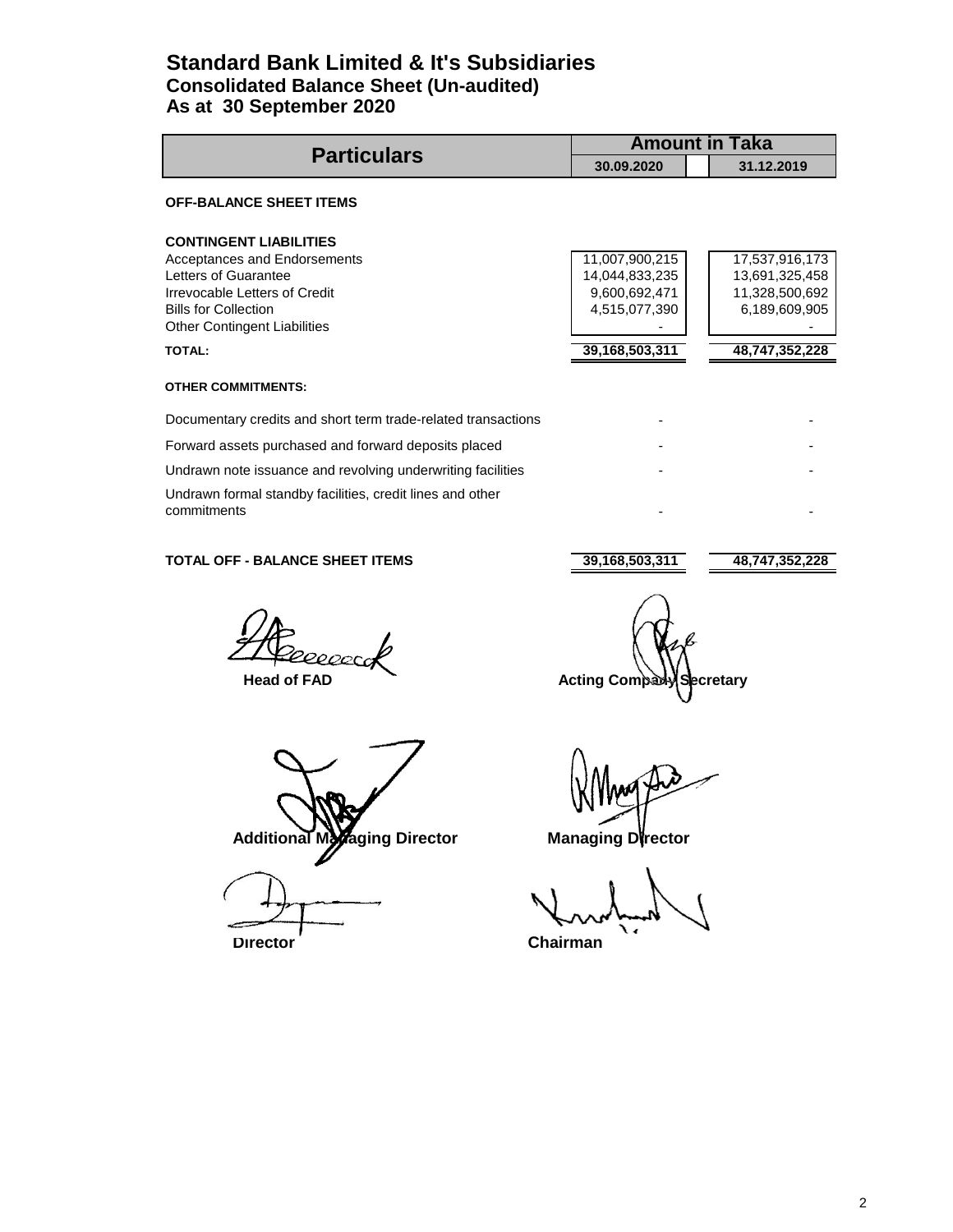### **Standard Bank Limited & It's Subsidiaries Consolidated Profit and Loss Account (Un-audited) for the year 3rd Quarter ended 30 September 2020**

|                                                      |              |                      |                     | <b>Amount in Taka</b> |                     |
|------------------------------------------------------|--------------|----------------------|---------------------|-----------------------|---------------------|
| <b>Particulars</b>                                   | <b>Notes</b> | January 2020 to      | January 2019 to     | <b>July 2020 to</b>   | <b>July 2019 to</b> |
|                                                      |              | September, 2020      | September, 2019     | September, 2020       | September, 2019     |
| Interest Income / Profit on Investment               |              | 10,941,842,720       | 12,479,547,576      | 3,111,939,877         | 4,538,929,957       |
| Interest / Profit paid on Deposits & Borrowings etc. |              | 8,899,227,628        | 9,502,137,867       | 2,703,133,362         | 3,455,311,289       |
| Net Interest / Profit on Investments                 |              | 2,042,615,093        | 2,977,409,709       | 408,806,514           | 1,083,618,668       |
| Investment Income                                    |              | 1,276,620,191        | 1,019,327,632       | 474,680,989           | 353,959,672         |
| Commission, Exchange Earnings & Brokerage            |              | 694,307,585          | 883,322,244         | 266,596,677           | 320,412,013         |
| Other Operating Income                               |              | 215,045,531          | 278,791,476         | 66,730,492            | 79,087,475          |
|                                                      |              | 2,185,973,307        | 2,181,441,352       | 808,008,158           | 753,459,160         |
| <b>TOTAL OPERATING INCOME (A)</b>                    |              | 4,228,588,400        | 5,158,851,061       | 1,216,814,672         | 1,837,077,828       |
|                                                      |              |                      |                     |                       |                     |
| Salary & Allowances                                  |              | 2,141,975,892        | 1,908,510,191       | 670,381,977           | 662,078,934         |
| Rent, Taxes, Insurance, Electricity etc.             |              | 511,405,724          | 501,093,408         | 167,524,444           | 185,306,601         |
| Legal Expenses                                       |              | 9,491,087            | 17,561,982          | 3,204,187             | 7,119,478           |
| Postage, Stamp, Telecommunication etc.               |              | 14,959,568           | 20,090,199          | 1,362,460             | 7,383,374           |
| Stationery, Printing, Advertisement etc.             |              | 43,090,916           | 96,509,965          | 12,424,106            | 33,393,172          |
| Managing Director's salary & fees                    |              | 10,724,194           | 7,530,000           | 3,975,000             | 3,010,000           |
| Directors' Fee & Other benefits<br><b>Audit Fees</b> |              | 2,639,638<br>312,874 | 6,096,163<br>57,000 | 369,234<br>305,874    | 2,746,775<br>11,000 |
| Charges on loan losses                               |              | 50,000,000           | 18,306,008          |                       | 16,260,456          |
| Depreciation and Repair of Bank's Assets             |              | 248,118,366          | 227,128,780         | 75,846,934            | 80,119,867          |
| <b>Other Expenses</b>                                |              | 466,432,835          | 302,337,622         | 104,274,826           | 120, 187, 158       |
| TOTAL OPERATING EXPENSES (B)                         |              | 3,499,151,094        | 3,105,221,319       | 1,039,669,042         | 1,117,616,815       |
| Profit / (Loss) Before Provision (C) = (A - B)       |              | 729,437,306          | 2,053,629,742       | 177,145,630           | 719,461,013         |
| <b>Provision for Loans/ investments</b>              |              |                      |                     |                       |                     |
| Specific Provision                                   |              | 364,837,184          | 835,819,493         | 93,800,000            | 65,686,094          |
| <b>General Provision</b>                             |              | 41,854,050           | 61,880,772          | (9,000,000)           | 10,330,879          |
| Provision for Off-Balance Sheet items                |              | (79,043,164)         | 12,806,635          | (14, 784, 010)        | 5,486,488           |
| Provision for diminution in value of investments     |              | 10,616,167           | 22,185,994          | 4,010,537             | 3,869,447           |
| Provision for impairment of client margin loan       |              | 10,424,298           | 14,457,050          | 1,504,830             | 3,116,166           |
| Other Provision                                      |              |                      |                     |                       | (0)                 |
| Total Provision (D)                                  |              | 348,688,536          | 947,149,945         | 75,531,356            | 88,489,072          |
| Total Profit / (Loss) before Taxes (E)=( C - D)      |              | 380,748,770          | 1,106,479,797       | 101,614,274           | 630,971,941         |
| <b>Provision for Taxation</b>                        | 2.08         | 267,803,816          | 678,429,195         | 45,855,348            | 285,193,658         |
| <b>Current Tax</b>                                   |              | 265,819,379          | 676,077,847         | 45,696,705            | 284,803,755         |
| Deferred Tax                                         |              | 1,984,437            | 2,351,348           | 158,643               | 389,902             |
| Net Profit / (Loss) after Taxation :                 |              | 112,944,954          | 428,050,602         | 55,758,926            | 345,778,283         |
| Retained earnings brought forward from previous year |              | 45.058.090           | 63.548.340          | 116.071.072           | 893.004.190         |
| Net Profit available for distribution                |              | 158,003,044          | 491,598,942         | 171,829,998           | 1,238,782,473       |
| <b>Appropriations:</b>                               |              |                      |                     |                       |                     |
| <b>Statutory Reserve</b>                             |              | 68,956,536           | 216,112,772         | 13,190,891            | 124,404,516         |
| Non-controlling interest                             |              | 1,292                | 734                 | 532                   |                     |
| General reserve<br>Dividend                          |              |                      |                     |                       |                     |
| <b>Retained Earnings carried forward</b>             |              | 89,045,216           | 275,485,436         | 158,639,107           | 1,114,377,957       |
|                                                      |              |                      |                     |                       |                     |
| <b>Consolidatd Earning per Share (EPS):</b>          | 2.13         | 0.11                 | 0.43                | 0.06                  | 0.34                |
| Bank Earning per Share (EPS):                        |              | 0.09                 | 0.42                | 0.03                  | 0.34                |
|                                                      |              |                      |                     |                       |                     |

eeeeca

 $\mathbf{1}$  .

Head of FAD **Acting Company Secretary** 

Additional Managing Director **Managing Director** 

**Director** Chairman

3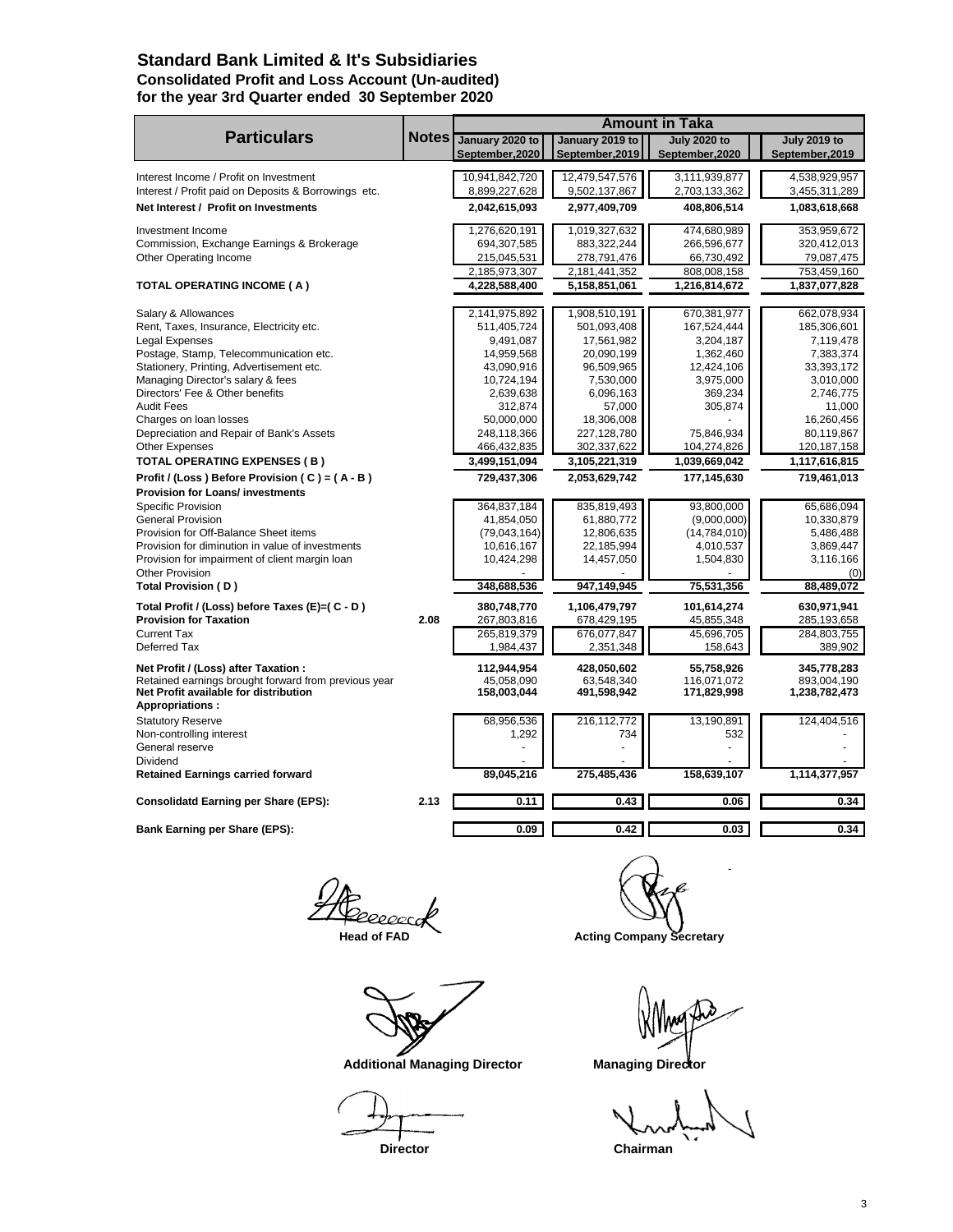### **Standard Bank Limited & It's Subsidiaries Consolidated Cash Flow Statement (Un-audited) for the year 3rd Quarter ended 30 September 2020**

| <b>Notes</b><br>January 2020 to<br>January 2019 to<br>September, 2020<br>September, 2019<br>A) CASH FLOWS FROM OPERATING ACTIVITIES<br>12,013,240,847<br>13,252,378,627<br>Interest receipts in Cash<br>Interest payments in Cash<br>(9,630,330,127)<br>(9,316,849,782)<br>Dividend receipts<br>11,845,723<br>10,422,618<br>Fee and commission receipts in Cash<br>436,904,680<br>589,740,034<br>Recoveries on loans previously written off<br>1,359,517<br>16,402,567<br>Cash Payments to employees<br>(2, 152, 700, 086)<br>(1,916,040,191)<br>Cash Payments to suppliers<br>(43,090,916)<br>(96, 509, 965)<br>Income taxes paid<br>(721,050,412)<br>(666, 560, 604)<br>Receipts from other operating activities<br>355,695,667<br>328,351,492<br>Payments for other operating activities<br>(1,052,433,513)<br>(893, 431, 332)<br>Cash generated from operating activities before changes in<br>2.15<br>(780, 558, 619)<br>1,307,903,465<br>operating assets and liabilities<br>Increase / (Decrease) in operating assets and liabilities<br>Statutory deposits<br>Purchase of trading securities<br>3,604,303<br>206,317,106<br>Loans and advances to other banks<br>Loans and advances to customers<br>(2,907,612,598)<br>(10, 558, 841, 078)<br>Other assets<br>106,301,743<br>(476, 964, 328)<br>(1, 120, 000, 000)<br>Deposits from other banks<br>(3,370,000,000)<br>Deposits from customers<br>913,458,113<br>18,072,695,477<br>Other liabilities account of customers<br><b>Trading liabilities</b><br>1,005,360,367<br>1,112,527,482<br>Other liabilities<br>733,710,136<br>799,886,065<br>(1,645,731,205)<br>6,166,173,991<br>Net cash flows from operating activities (A)<br>(2,426,289,823)<br>7,474,077,456<br>B) CASH FLOWS FROM INVESTING ACTIVITIES<br>Proceeds from sale of non-trading securities<br>Payments for Purchase of securities<br>Purchase of property, plant & equipment<br>(46, 121, 006)<br>Sale of property, plant & equipment<br>Purchase / sale of subsidiary<br>Net cash flow from investing activities (B)<br>(302, 235, 653)<br>(46, 121, 006)<br>C) CASH FLOWS FROM FINANCING ACTIVITIES<br>Received from issue of loan capital and debt security<br>1,250,000,000<br>Received for redemption of loan capital and debt security<br>(800,000,000)<br>Receipts from issue of ordinary shares<br>Dividends paid<br>(479, 043, 233)<br>Net cash flow from financing activities (C)<br>(29,043,233)<br>D) NET INCREASE/(DECREASE) IN CASH AND CASH EQUIVALENTS (A+B+C)<br>(2,501,454,062)<br>E) EFFECTS OF EXCHANGE RATE CHANGES ON CASH AND CASH EQUIVALENTS<br>257,402,905<br>F) CASH AND CASH EQUIVALENTS AT BEGINNING OF THE YEAR<br>41,460,855,762<br>32,055,990,539<br>G) CASH AND CASH EQUIVALENTS AT END OF THE QUARTER (D+E+F)<br>39,216,804,605<br>39,521,414,552<br>CASH AND CASH EQUIVALENTS AT END OF THE QUARTER<br>2,132,184,275<br>Cash in hand (including foreign currencies)<br>2,058,960,897<br>Balance with Bangladesh Bank and its agent bank(s)(including foreign<br>8,457,561,885<br>currencies)<br>1,440,300,637<br>Balance with other Banks and financial institutions<br>1,540,000,000<br>Money at Call and Short Notice<br>Govt. Security/Reverse repo (Less:Revaluation Reserve on Investment)<br>25,716,211,286<br>Prize Bonds<br>3,769,900<br>39,216,804,605<br>Net Operating Cash Flows (NOCF) per Share<br>(2.41) |                    | <b>Amount in Taka</b> |                 |
|---------------------------------------------------------------------------------------------------------------------------------------------------------------------------------------------------------------------------------------------------------------------------------------------------------------------------------------------------------------------------------------------------------------------------------------------------------------------------------------------------------------------------------------------------------------------------------------------------------------------------------------------------------------------------------------------------------------------------------------------------------------------------------------------------------------------------------------------------------------------------------------------------------------------------------------------------------------------------------------------------------------------------------------------------------------------------------------------------------------------------------------------------------------------------------------------------------------------------------------------------------------------------------------------------------------------------------------------------------------------------------------------------------------------------------------------------------------------------------------------------------------------------------------------------------------------------------------------------------------------------------------------------------------------------------------------------------------------------------------------------------------------------------------------------------------------------------------------------------------------------------------------------------------------------------------------------------------------------------------------------------------------------------------------------------------------------------------------------------------------------------------------------------------------------------------------------------------------------------------------------------------------------------------------------------------------------------------------------------------------------------------------------------------------------------------------------------------------------------------------------------------------------------------------------------------------------------------------------------------------------------------------------------------------------------------------------------------------------------------------------------------------------------------------------------------------------------------------------------------------------------------------------------------------------------------------------------------------------------------------------------------------------------------------------------------------------------------------------------------------------------------------------------------------------------------------------------------------------------------------------------------------------------------------------------------------------------------------------------------------------------------|--------------------|-----------------------|-----------------|
|                                                                                                                                                                                                                                                                                                                                                                                                                                                                                                                                                                                                                                                                                                                                                                                                                                                                                                                                                                                                                                                                                                                                                                                                                                                                                                                                                                                                                                                                                                                                                                                                                                                                                                                                                                                                                                                                                                                                                                                                                                                                                                                                                                                                                                                                                                                                                                                                                                                                                                                                                                                                                                                                                                                                                                                                                                                                                                                                                                                                                                                                                                                                                                                                                                                                                                                                                                                       | <b>Particulars</b> |                       |                 |
|                                                                                                                                                                                                                                                                                                                                                                                                                                                                                                                                                                                                                                                                                                                                                                                                                                                                                                                                                                                                                                                                                                                                                                                                                                                                                                                                                                                                                                                                                                                                                                                                                                                                                                                                                                                                                                                                                                                                                                                                                                                                                                                                                                                                                                                                                                                                                                                                                                                                                                                                                                                                                                                                                                                                                                                                                                                                                                                                                                                                                                                                                                                                                                                                                                                                                                                                                                                       |                    |                       |                 |
|                                                                                                                                                                                                                                                                                                                                                                                                                                                                                                                                                                                                                                                                                                                                                                                                                                                                                                                                                                                                                                                                                                                                                                                                                                                                                                                                                                                                                                                                                                                                                                                                                                                                                                                                                                                                                                                                                                                                                                                                                                                                                                                                                                                                                                                                                                                                                                                                                                                                                                                                                                                                                                                                                                                                                                                                                                                                                                                                                                                                                                                                                                                                                                                                                                                                                                                                                                                       |                    |                       |                 |
|                                                                                                                                                                                                                                                                                                                                                                                                                                                                                                                                                                                                                                                                                                                                                                                                                                                                                                                                                                                                                                                                                                                                                                                                                                                                                                                                                                                                                                                                                                                                                                                                                                                                                                                                                                                                                                                                                                                                                                                                                                                                                                                                                                                                                                                                                                                                                                                                                                                                                                                                                                                                                                                                                                                                                                                                                                                                                                                                                                                                                                                                                                                                                                                                                                                                                                                                                                                       |                    |                       |                 |
|                                                                                                                                                                                                                                                                                                                                                                                                                                                                                                                                                                                                                                                                                                                                                                                                                                                                                                                                                                                                                                                                                                                                                                                                                                                                                                                                                                                                                                                                                                                                                                                                                                                                                                                                                                                                                                                                                                                                                                                                                                                                                                                                                                                                                                                                                                                                                                                                                                                                                                                                                                                                                                                                                                                                                                                                                                                                                                                                                                                                                                                                                                                                                                                                                                                                                                                                                                                       |                    |                       |                 |
|                                                                                                                                                                                                                                                                                                                                                                                                                                                                                                                                                                                                                                                                                                                                                                                                                                                                                                                                                                                                                                                                                                                                                                                                                                                                                                                                                                                                                                                                                                                                                                                                                                                                                                                                                                                                                                                                                                                                                                                                                                                                                                                                                                                                                                                                                                                                                                                                                                                                                                                                                                                                                                                                                                                                                                                                                                                                                                                                                                                                                                                                                                                                                                                                                                                                                                                                                                                       |                    |                       |                 |
|                                                                                                                                                                                                                                                                                                                                                                                                                                                                                                                                                                                                                                                                                                                                                                                                                                                                                                                                                                                                                                                                                                                                                                                                                                                                                                                                                                                                                                                                                                                                                                                                                                                                                                                                                                                                                                                                                                                                                                                                                                                                                                                                                                                                                                                                                                                                                                                                                                                                                                                                                                                                                                                                                                                                                                                                                                                                                                                                                                                                                                                                                                                                                                                                                                                                                                                                                                                       |                    |                       |                 |
|                                                                                                                                                                                                                                                                                                                                                                                                                                                                                                                                                                                                                                                                                                                                                                                                                                                                                                                                                                                                                                                                                                                                                                                                                                                                                                                                                                                                                                                                                                                                                                                                                                                                                                                                                                                                                                                                                                                                                                                                                                                                                                                                                                                                                                                                                                                                                                                                                                                                                                                                                                                                                                                                                                                                                                                                                                                                                                                                                                                                                                                                                                                                                                                                                                                                                                                                                                                       |                    |                       |                 |
|                                                                                                                                                                                                                                                                                                                                                                                                                                                                                                                                                                                                                                                                                                                                                                                                                                                                                                                                                                                                                                                                                                                                                                                                                                                                                                                                                                                                                                                                                                                                                                                                                                                                                                                                                                                                                                                                                                                                                                                                                                                                                                                                                                                                                                                                                                                                                                                                                                                                                                                                                                                                                                                                                                                                                                                                                                                                                                                                                                                                                                                                                                                                                                                                                                                                                                                                                                                       |                    |                       |                 |
|                                                                                                                                                                                                                                                                                                                                                                                                                                                                                                                                                                                                                                                                                                                                                                                                                                                                                                                                                                                                                                                                                                                                                                                                                                                                                                                                                                                                                                                                                                                                                                                                                                                                                                                                                                                                                                                                                                                                                                                                                                                                                                                                                                                                                                                                                                                                                                                                                                                                                                                                                                                                                                                                                                                                                                                                                                                                                                                                                                                                                                                                                                                                                                                                                                                                                                                                                                                       |                    |                       |                 |
|                                                                                                                                                                                                                                                                                                                                                                                                                                                                                                                                                                                                                                                                                                                                                                                                                                                                                                                                                                                                                                                                                                                                                                                                                                                                                                                                                                                                                                                                                                                                                                                                                                                                                                                                                                                                                                                                                                                                                                                                                                                                                                                                                                                                                                                                                                                                                                                                                                                                                                                                                                                                                                                                                                                                                                                                                                                                                                                                                                                                                                                                                                                                                                                                                                                                                                                                                                                       |                    |                       |                 |
|                                                                                                                                                                                                                                                                                                                                                                                                                                                                                                                                                                                                                                                                                                                                                                                                                                                                                                                                                                                                                                                                                                                                                                                                                                                                                                                                                                                                                                                                                                                                                                                                                                                                                                                                                                                                                                                                                                                                                                                                                                                                                                                                                                                                                                                                                                                                                                                                                                                                                                                                                                                                                                                                                                                                                                                                                                                                                                                                                                                                                                                                                                                                                                                                                                                                                                                                                                                       |                    |                       |                 |
|                                                                                                                                                                                                                                                                                                                                                                                                                                                                                                                                                                                                                                                                                                                                                                                                                                                                                                                                                                                                                                                                                                                                                                                                                                                                                                                                                                                                                                                                                                                                                                                                                                                                                                                                                                                                                                                                                                                                                                                                                                                                                                                                                                                                                                                                                                                                                                                                                                                                                                                                                                                                                                                                                                                                                                                                                                                                                                                                                                                                                                                                                                                                                                                                                                                                                                                                                                                       |                    |                       |                 |
|                                                                                                                                                                                                                                                                                                                                                                                                                                                                                                                                                                                                                                                                                                                                                                                                                                                                                                                                                                                                                                                                                                                                                                                                                                                                                                                                                                                                                                                                                                                                                                                                                                                                                                                                                                                                                                                                                                                                                                                                                                                                                                                                                                                                                                                                                                                                                                                                                                                                                                                                                                                                                                                                                                                                                                                                                                                                                                                                                                                                                                                                                                                                                                                                                                                                                                                                                                                       |                    |                       |                 |
|                                                                                                                                                                                                                                                                                                                                                                                                                                                                                                                                                                                                                                                                                                                                                                                                                                                                                                                                                                                                                                                                                                                                                                                                                                                                                                                                                                                                                                                                                                                                                                                                                                                                                                                                                                                                                                                                                                                                                                                                                                                                                                                                                                                                                                                                                                                                                                                                                                                                                                                                                                                                                                                                                                                                                                                                                                                                                                                                                                                                                                                                                                                                                                                                                                                                                                                                                                                       |                    |                       |                 |
|                                                                                                                                                                                                                                                                                                                                                                                                                                                                                                                                                                                                                                                                                                                                                                                                                                                                                                                                                                                                                                                                                                                                                                                                                                                                                                                                                                                                                                                                                                                                                                                                                                                                                                                                                                                                                                                                                                                                                                                                                                                                                                                                                                                                                                                                                                                                                                                                                                                                                                                                                                                                                                                                                                                                                                                                                                                                                                                                                                                                                                                                                                                                                                                                                                                                                                                                                                                       |                    |                       |                 |
|                                                                                                                                                                                                                                                                                                                                                                                                                                                                                                                                                                                                                                                                                                                                                                                                                                                                                                                                                                                                                                                                                                                                                                                                                                                                                                                                                                                                                                                                                                                                                                                                                                                                                                                                                                                                                                                                                                                                                                                                                                                                                                                                                                                                                                                                                                                                                                                                                                                                                                                                                                                                                                                                                                                                                                                                                                                                                                                                                                                                                                                                                                                                                                                                                                                                                                                                                                                       |                    |                       |                 |
|                                                                                                                                                                                                                                                                                                                                                                                                                                                                                                                                                                                                                                                                                                                                                                                                                                                                                                                                                                                                                                                                                                                                                                                                                                                                                                                                                                                                                                                                                                                                                                                                                                                                                                                                                                                                                                                                                                                                                                                                                                                                                                                                                                                                                                                                                                                                                                                                                                                                                                                                                                                                                                                                                                                                                                                                                                                                                                                                                                                                                                                                                                                                                                                                                                                                                                                                                                                       |                    |                       |                 |
|                                                                                                                                                                                                                                                                                                                                                                                                                                                                                                                                                                                                                                                                                                                                                                                                                                                                                                                                                                                                                                                                                                                                                                                                                                                                                                                                                                                                                                                                                                                                                                                                                                                                                                                                                                                                                                                                                                                                                                                                                                                                                                                                                                                                                                                                                                                                                                                                                                                                                                                                                                                                                                                                                                                                                                                                                                                                                                                                                                                                                                                                                                                                                                                                                                                                                                                                                                                       |                    |                       |                 |
|                                                                                                                                                                                                                                                                                                                                                                                                                                                                                                                                                                                                                                                                                                                                                                                                                                                                                                                                                                                                                                                                                                                                                                                                                                                                                                                                                                                                                                                                                                                                                                                                                                                                                                                                                                                                                                                                                                                                                                                                                                                                                                                                                                                                                                                                                                                                                                                                                                                                                                                                                                                                                                                                                                                                                                                                                                                                                                                                                                                                                                                                                                                                                                                                                                                                                                                                                                                       |                    |                       |                 |
|                                                                                                                                                                                                                                                                                                                                                                                                                                                                                                                                                                                                                                                                                                                                                                                                                                                                                                                                                                                                                                                                                                                                                                                                                                                                                                                                                                                                                                                                                                                                                                                                                                                                                                                                                                                                                                                                                                                                                                                                                                                                                                                                                                                                                                                                                                                                                                                                                                                                                                                                                                                                                                                                                                                                                                                                                                                                                                                                                                                                                                                                                                                                                                                                                                                                                                                                                                                       |                    |                       |                 |
|                                                                                                                                                                                                                                                                                                                                                                                                                                                                                                                                                                                                                                                                                                                                                                                                                                                                                                                                                                                                                                                                                                                                                                                                                                                                                                                                                                                                                                                                                                                                                                                                                                                                                                                                                                                                                                                                                                                                                                                                                                                                                                                                                                                                                                                                                                                                                                                                                                                                                                                                                                                                                                                                                                                                                                                                                                                                                                                                                                                                                                                                                                                                                                                                                                                                                                                                                                                       |                    |                       |                 |
|                                                                                                                                                                                                                                                                                                                                                                                                                                                                                                                                                                                                                                                                                                                                                                                                                                                                                                                                                                                                                                                                                                                                                                                                                                                                                                                                                                                                                                                                                                                                                                                                                                                                                                                                                                                                                                                                                                                                                                                                                                                                                                                                                                                                                                                                                                                                                                                                                                                                                                                                                                                                                                                                                                                                                                                                                                                                                                                                                                                                                                                                                                                                                                                                                                                                                                                                                                                       |                    |                       |                 |
|                                                                                                                                                                                                                                                                                                                                                                                                                                                                                                                                                                                                                                                                                                                                                                                                                                                                                                                                                                                                                                                                                                                                                                                                                                                                                                                                                                                                                                                                                                                                                                                                                                                                                                                                                                                                                                                                                                                                                                                                                                                                                                                                                                                                                                                                                                                                                                                                                                                                                                                                                                                                                                                                                                                                                                                                                                                                                                                                                                                                                                                                                                                                                                                                                                                                                                                                                                                       |                    |                       |                 |
|                                                                                                                                                                                                                                                                                                                                                                                                                                                                                                                                                                                                                                                                                                                                                                                                                                                                                                                                                                                                                                                                                                                                                                                                                                                                                                                                                                                                                                                                                                                                                                                                                                                                                                                                                                                                                                                                                                                                                                                                                                                                                                                                                                                                                                                                                                                                                                                                                                                                                                                                                                                                                                                                                                                                                                                                                                                                                                                                                                                                                                                                                                                                                                                                                                                                                                                                                                                       |                    |                       |                 |
|                                                                                                                                                                                                                                                                                                                                                                                                                                                                                                                                                                                                                                                                                                                                                                                                                                                                                                                                                                                                                                                                                                                                                                                                                                                                                                                                                                                                                                                                                                                                                                                                                                                                                                                                                                                                                                                                                                                                                                                                                                                                                                                                                                                                                                                                                                                                                                                                                                                                                                                                                                                                                                                                                                                                                                                                                                                                                                                                                                                                                                                                                                                                                                                                                                                                                                                                                                                       |                    |                       |                 |
|                                                                                                                                                                                                                                                                                                                                                                                                                                                                                                                                                                                                                                                                                                                                                                                                                                                                                                                                                                                                                                                                                                                                                                                                                                                                                                                                                                                                                                                                                                                                                                                                                                                                                                                                                                                                                                                                                                                                                                                                                                                                                                                                                                                                                                                                                                                                                                                                                                                                                                                                                                                                                                                                                                                                                                                                                                                                                                                                                                                                                                                                                                                                                                                                                                                                                                                                                                                       |                    |                       |                 |
|                                                                                                                                                                                                                                                                                                                                                                                                                                                                                                                                                                                                                                                                                                                                                                                                                                                                                                                                                                                                                                                                                                                                                                                                                                                                                                                                                                                                                                                                                                                                                                                                                                                                                                                                                                                                                                                                                                                                                                                                                                                                                                                                                                                                                                                                                                                                                                                                                                                                                                                                                                                                                                                                                                                                                                                                                                                                                                                                                                                                                                                                                                                                                                                                                                                                                                                                                                                       |                    |                       |                 |
|                                                                                                                                                                                                                                                                                                                                                                                                                                                                                                                                                                                                                                                                                                                                                                                                                                                                                                                                                                                                                                                                                                                                                                                                                                                                                                                                                                                                                                                                                                                                                                                                                                                                                                                                                                                                                                                                                                                                                                                                                                                                                                                                                                                                                                                                                                                                                                                                                                                                                                                                                                                                                                                                                                                                                                                                                                                                                                                                                                                                                                                                                                                                                                                                                                                                                                                                                                                       |                    |                       |                 |
|                                                                                                                                                                                                                                                                                                                                                                                                                                                                                                                                                                                                                                                                                                                                                                                                                                                                                                                                                                                                                                                                                                                                                                                                                                                                                                                                                                                                                                                                                                                                                                                                                                                                                                                                                                                                                                                                                                                                                                                                                                                                                                                                                                                                                                                                                                                                                                                                                                                                                                                                                                                                                                                                                                                                                                                                                                                                                                                                                                                                                                                                                                                                                                                                                                                                                                                                                                                       |                    |                       | (302, 335, 996) |
|                                                                                                                                                                                                                                                                                                                                                                                                                                                                                                                                                                                                                                                                                                                                                                                                                                                                                                                                                                                                                                                                                                                                                                                                                                                                                                                                                                                                                                                                                                                                                                                                                                                                                                                                                                                                                                                                                                                                                                                                                                                                                                                                                                                                                                                                                                                                                                                                                                                                                                                                                                                                                                                                                                                                                                                                                                                                                                                                                                                                                                                                                                                                                                                                                                                                                                                                                                                       |                    |                       | 100,342         |
|                                                                                                                                                                                                                                                                                                                                                                                                                                                                                                                                                                                                                                                                                                                                                                                                                                                                                                                                                                                                                                                                                                                                                                                                                                                                                                                                                                                                                                                                                                                                                                                                                                                                                                                                                                                                                                                                                                                                                                                                                                                                                                                                                                                                                                                                                                                                                                                                                                                                                                                                                                                                                                                                                                                                                                                                                                                                                                                                                                                                                                                                                                                                                                                                                                                                                                                                                                                       |                    |                       |                 |
|                                                                                                                                                                                                                                                                                                                                                                                                                                                                                                                                                                                                                                                                                                                                                                                                                                                                                                                                                                                                                                                                                                                                                                                                                                                                                                                                                                                                                                                                                                                                                                                                                                                                                                                                                                                                                                                                                                                                                                                                                                                                                                                                                                                                                                                                                                                                                                                                                                                                                                                                                                                                                                                                                                                                                                                                                                                                                                                                                                                                                                                                                                                                                                                                                                                                                                                                                                                       |                    |                       |                 |
|                                                                                                                                                                                                                                                                                                                                                                                                                                                                                                                                                                                                                                                                                                                                                                                                                                                                                                                                                                                                                                                                                                                                                                                                                                                                                                                                                                                                                                                                                                                                                                                                                                                                                                                                                                                                                                                                                                                                                                                                                                                                                                                                                                                                                                                                                                                                                                                                                                                                                                                                                                                                                                                                                                                                                                                                                                                                                                                                                                                                                                                                                                                                                                                                                                                                                                                                                                                       |                    |                       |                 |
|                                                                                                                                                                                                                                                                                                                                                                                                                                                                                                                                                                                                                                                                                                                                                                                                                                                                                                                                                                                                                                                                                                                                                                                                                                                                                                                                                                                                                                                                                                                                                                                                                                                                                                                                                                                                                                                                                                                                                                                                                                                                                                                                                                                                                                                                                                                                                                                                                                                                                                                                                                                                                                                                                                                                                                                                                                                                                                                                                                                                                                                                                                                                                                                                                                                                                                                                                                                       |                    |                       |                 |
|                                                                                                                                                                                                                                                                                                                                                                                                                                                                                                                                                                                                                                                                                                                                                                                                                                                                                                                                                                                                                                                                                                                                                                                                                                                                                                                                                                                                                                                                                                                                                                                                                                                                                                                                                                                                                                                                                                                                                                                                                                                                                                                                                                                                                                                                                                                                                                                                                                                                                                                                                                                                                                                                                                                                                                                                                                                                                                                                                                                                                                                                                                                                                                                                                                                                                                                                                                                       |                    |                       |                 |
|                                                                                                                                                                                                                                                                                                                                                                                                                                                                                                                                                                                                                                                                                                                                                                                                                                                                                                                                                                                                                                                                                                                                                                                                                                                                                                                                                                                                                                                                                                                                                                                                                                                                                                                                                                                                                                                                                                                                                                                                                                                                                                                                                                                                                                                                                                                                                                                                                                                                                                                                                                                                                                                                                                                                                                                                                                                                                                                                                                                                                                                                                                                                                                                                                                                                                                                                                                                       |                    |                       |                 |
|                                                                                                                                                                                                                                                                                                                                                                                                                                                                                                                                                                                                                                                                                                                                                                                                                                                                                                                                                                                                                                                                                                                                                                                                                                                                                                                                                                                                                                                                                                                                                                                                                                                                                                                                                                                                                                                                                                                                                                                                                                                                                                                                                                                                                                                                                                                                                                                                                                                                                                                                                                                                                                                                                                                                                                                                                                                                                                                                                                                                                                                                                                                                                                                                                                                                                                                                                                                       |                    |                       |                 |
|                                                                                                                                                                                                                                                                                                                                                                                                                                                                                                                                                                                                                                                                                                                                                                                                                                                                                                                                                                                                                                                                                                                                                                                                                                                                                                                                                                                                                                                                                                                                                                                                                                                                                                                                                                                                                                                                                                                                                                                                                                                                                                                                                                                                                                                                                                                                                                                                                                                                                                                                                                                                                                                                                                                                                                                                                                                                                                                                                                                                                                                                                                                                                                                                                                                                                                                                                                                       |                    |                       |                 |
|                                                                                                                                                                                                                                                                                                                                                                                                                                                                                                                                                                                                                                                                                                                                                                                                                                                                                                                                                                                                                                                                                                                                                                                                                                                                                                                                                                                                                                                                                                                                                                                                                                                                                                                                                                                                                                                                                                                                                                                                                                                                                                                                                                                                                                                                                                                                                                                                                                                                                                                                                                                                                                                                                                                                                                                                                                                                                                                                                                                                                                                                                                                                                                                                                                                                                                                                                                                       |                    |                       | 7,171,841,803   |
|                                                                                                                                                                                                                                                                                                                                                                                                                                                                                                                                                                                                                                                                                                                                                                                                                                                                                                                                                                                                                                                                                                                                                                                                                                                                                                                                                                                                                                                                                                                                                                                                                                                                                                                                                                                                                                                                                                                                                                                                                                                                                                                                                                                                                                                                                                                                                                                                                                                                                                                                                                                                                                                                                                                                                                                                                                                                                                                                                                                                                                                                                                                                                                                                                                                                                                                                                                                       |                    |                       | 293,582,210     |
|                                                                                                                                                                                                                                                                                                                                                                                                                                                                                                                                                                                                                                                                                                                                                                                                                                                                                                                                                                                                                                                                                                                                                                                                                                                                                                                                                                                                                                                                                                                                                                                                                                                                                                                                                                                                                                                                                                                                                                                                                                                                                                                                                                                                                                                                                                                                                                                                                                                                                                                                                                                                                                                                                                                                                                                                                                                                                                                                                                                                                                                                                                                                                                                                                                                                                                                                                                                       |                    |                       |                 |
|                                                                                                                                                                                                                                                                                                                                                                                                                                                                                                                                                                                                                                                                                                                                                                                                                                                                                                                                                                                                                                                                                                                                                                                                                                                                                                                                                                                                                                                                                                                                                                                                                                                                                                                                                                                                                                                                                                                                                                                                                                                                                                                                                                                                                                                                                                                                                                                                                                                                                                                                                                                                                                                                                                                                                                                                                                                                                                                                                                                                                                                                                                                                                                                                                                                                                                                                                                                       |                    |                       |                 |
|                                                                                                                                                                                                                                                                                                                                                                                                                                                                                                                                                                                                                                                                                                                                                                                                                                                                                                                                                                                                                                                                                                                                                                                                                                                                                                                                                                                                                                                                                                                                                                                                                                                                                                                                                                                                                                                                                                                                                                                                                                                                                                                                                                                                                                                                                                                                                                                                                                                                                                                                                                                                                                                                                                                                                                                                                                                                                                                                                                                                                                                                                                                                                                                                                                                                                                                                                                                       |                    |                       |                 |
|                                                                                                                                                                                                                                                                                                                                                                                                                                                                                                                                                                                                                                                                                                                                                                                                                                                                                                                                                                                                                                                                                                                                                                                                                                                                                                                                                                                                                                                                                                                                                                                                                                                                                                                                                                                                                                                                                                                                                                                                                                                                                                                                                                                                                                                                                                                                                                                                                                                                                                                                                                                                                                                                                                                                                                                                                                                                                                                                                                                                                                                                                                                                                                                                                                                                                                                                                                                       |                    |                       |                 |
|                                                                                                                                                                                                                                                                                                                                                                                                                                                                                                                                                                                                                                                                                                                                                                                                                                                                                                                                                                                                                                                                                                                                                                                                                                                                                                                                                                                                                                                                                                                                                                                                                                                                                                                                                                                                                                                                                                                                                                                                                                                                                                                                                                                                                                                                                                                                                                                                                                                                                                                                                                                                                                                                                                                                                                                                                                                                                                                                                                                                                                                                                                                                                                                                                                                                                                                                                                                       |                    |                       |                 |
|                                                                                                                                                                                                                                                                                                                                                                                                                                                                                                                                                                                                                                                                                                                                                                                                                                                                                                                                                                                                                                                                                                                                                                                                                                                                                                                                                                                                                                                                                                                                                                                                                                                                                                                                                                                                                                                                                                                                                                                                                                                                                                                                                                                                                                                                                                                                                                                                                                                                                                                                                                                                                                                                                                                                                                                                                                                                                                                                                                                                                                                                                                                                                                                                                                                                                                                                                                                       |                    |                       | 9,832,689,212   |
|                                                                                                                                                                                                                                                                                                                                                                                                                                                                                                                                                                                                                                                                                                                                                                                                                                                                                                                                                                                                                                                                                                                                                                                                                                                                                                                                                                                                                                                                                                                                                                                                                                                                                                                                                                                                                                                                                                                                                                                                                                                                                                                                                                                                                                                                                                                                                                                                                                                                                                                                                                                                                                                                                                                                                                                                                                                                                                                                                                                                                                                                                                                                                                                                                                                                                                                                                                                       |                    |                       | 1,512,212,996   |
|                                                                                                                                                                                                                                                                                                                                                                                                                                                                                                                                                                                                                                                                                                                                                                                                                                                                                                                                                                                                                                                                                                                                                                                                                                                                                                                                                                                                                                                                                                                                                                                                                                                                                                                                                                                                                                                                                                                                                                                                                                                                                                                                                                                                                                                                                                                                                                                                                                                                                                                                                                                                                                                                                                                                                                                                                                                                                                                                                                                                                                                                                                                                                                                                                                                                                                                                                                                       |                    |                       | 1,272,600,000   |
|                                                                                                                                                                                                                                                                                                                                                                                                                                                                                                                                                                                                                                                                                                                                                                                                                                                                                                                                                                                                                                                                                                                                                                                                                                                                                                                                                                                                                                                                                                                                                                                                                                                                                                                                                                                                                                                                                                                                                                                                                                                                                                                                                                                                                                                                                                                                                                                                                                                                                                                                                                                                                                                                                                                                                                                                                                                                                                                                                                                                                                                                                                                                                                                                                                                                                                                                                                                       |                    |                       | 24,767,863,269  |
|                                                                                                                                                                                                                                                                                                                                                                                                                                                                                                                                                                                                                                                                                                                                                                                                                                                                                                                                                                                                                                                                                                                                                                                                                                                                                                                                                                                                                                                                                                                                                                                                                                                                                                                                                                                                                                                                                                                                                                                                                                                                                                                                                                                                                                                                                                                                                                                                                                                                                                                                                                                                                                                                                                                                                                                                                                                                                                                                                                                                                                                                                                                                                                                                                                                                                                                                                                                       |                    |                       | 3,864,800       |
|                                                                                                                                                                                                                                                                                                                                                                                                                                                                                                                                                                                                                                                                                                                                                                                                                                                                                                                                                                                                                                                                                                                                                                                                                                                                                                                                                                                                                                                                                                                                                                                                                                                                                                                                                                                                                                                                                                                                                                                                                                                                                                                                                                                                                                                                                                                                                                                                                                                                                                                                                                                                                                                                                                                                                                                                                                                                                                                                                                                                                                                                                                                                                                                                                                                                                                                                                                                       |                    |                       | 39,521,414,552  |
|                                                                                                                                                                                                                                                                                                                                                                                                                                                                                                                                                                                                                                                                                                                                                                                                                                                                                                                                                                                                                                                                                                                                                                                                                                                                                                                                                                                                                                                                                                                                                                                                                                                                                                                                                                                                                                                                                                                                                                                                                                                                                                                                                                                                                                                                                                                                                                                                                                                                                                                                                                                                                                                                                                                                                                                                                                                                                                                                                                                                                                                                                                                                                                                                                                                                                                                                                                                       |                    |                       | 7.43            |

2eeeccck

 $\mathscr{B}$ 

Additional Managing Director **Managing Director** 

Head of FAD **Acting Company Secretary** 

**Director** Chairman<sup>1</sup>

4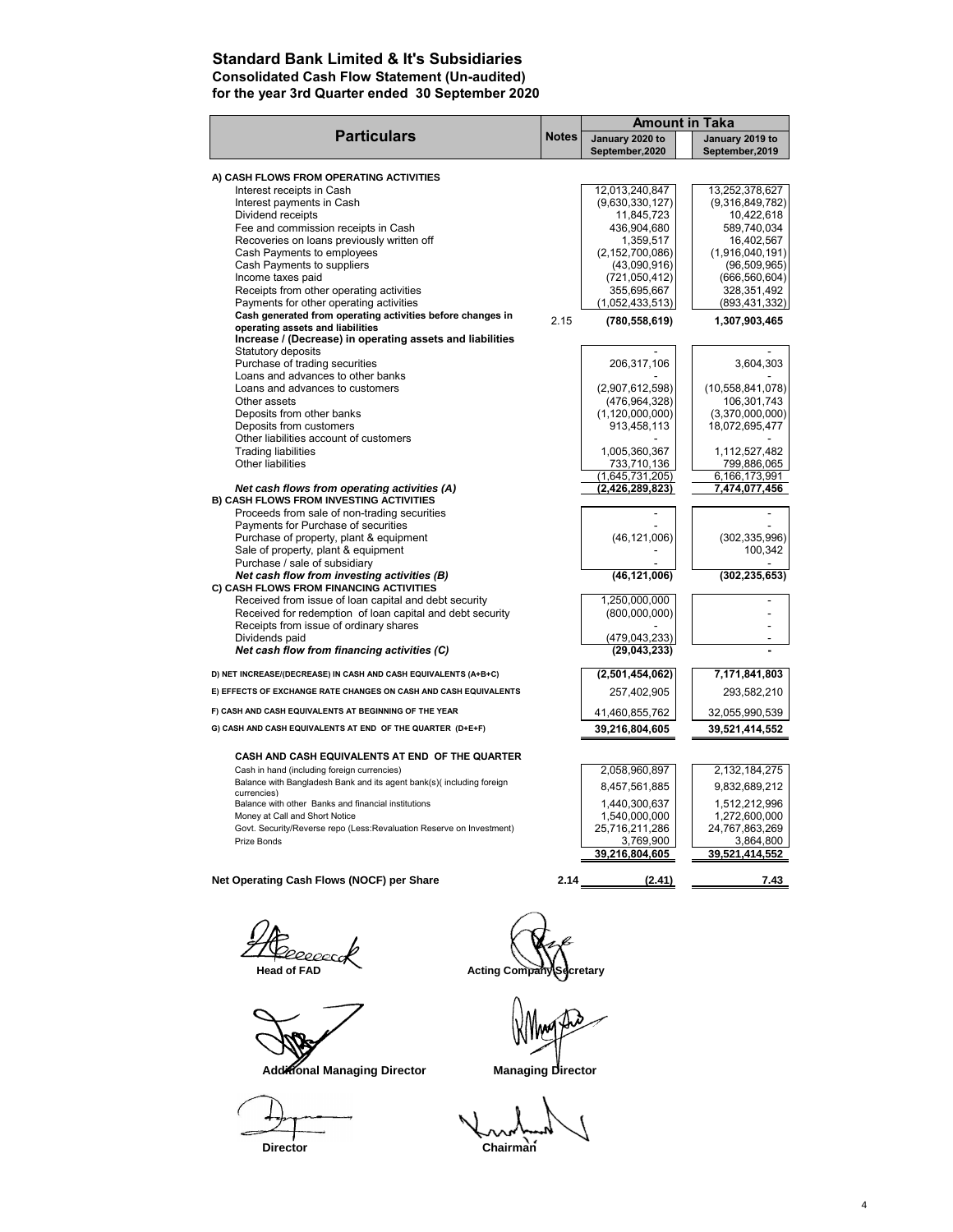### **Standard Bank Limited & It's Subsidiaries Consolidated Statement of Changes in Shareholders' Equity (Un-audited) for the year 3rd Quarter ended 30 September 2020**

|                                                                 |                 |                                    |                                    |                                                   | (Amount in Taka)                        |                 |
|-----------------------------------------------------------------|-----------------|------------------------------------|------------------------------------|---------------------------------------------------|-----------------------------------------|-----------------|
| <b>Particulars</b>                                              | Paid up Capital | <b>Statutory</b><br><b>Reserve</b> | <b>Minority</b><br><b>Interest</b> | <b>Revaluation</b><br>gain/loss on<br>investments | <b>Profit &amp; Loss</b><br>surplus A/c | <b>Total</b>    |
| Balance as on 1-1-2020                                          | 9,580,864,650   | 5,578,066,726                      | 151,362                            | 84,328,448                                        | 1,004,465,166                           | 16,247,876,352  |
| Prior years adjustement                                         |                 |                                    |                                    |                                                   |                                         |                 |
| Changes in accounting policy                                    |                 |                                    |                                    |                                                   |                                         |                 |
| <b>Restated Balance</b>                                         | 9,580,864,650   | 5,578,066,726                      | 151,362                            | 84,328,448                                        | 1,004,465,166                           | 16,247,876,352  |
| Surplus/Deficit on revaluation of properties                    |                 |                                    |                                    |                                                   |                                         |                 |
| Adjustment of last year revaluation gain on<br>investments      |                 |                                    |                                    | (84, 328, 448)                                    |                                         | (84, 328, 448)  |
| Surplus/Deficit on revaluation of investment                    |                 |                                    |                                    | 165,391,202                                       |                                         | 165,391,202     |
| Currency translation difference                                 |                 |                                    |                                    |                                                   | (1,319,319)                             | (1,319,319)     |
| Net gains and losses not recongnised in the<br>income statement |                 |                                    |                                    |                                                   |                                         |                 |
| Addition during the period                                      |                 |                                    |                                    |                                                   |                                         |                 |
| Adjustment of last year                                         |                 |                                    |                                    |                                                   |                                         |                 |
| Net profit for the period                                       |                 |                                    |                                    |                                                   | 112,944,954                             | 112,944,954     |
| Dividends (Cash & Bonus shares)                                 | 479,043,230     |                                    |                                    |                                                   | (958,086,465)                           | (479, 043, 236) |
| Minority Interest                                               |                 |                                    | 1,292                              |                                                   | (1,292)                                 |                 |
| <b>Issue of Right Shares</b>                                    |                 |                                    |                                    |                                                   |                                         |                 |
| Appropriation made during the year                              |                 | 68,956,536                         |                                    |                                                   | (68,956,536)                            |                 |
| Balance as on 30.09.2020                                        | 10,059,907,880  | 5,647,023,262                      | 152,654                            | 165,391,202                                       | 89,046,508                              | 15,961,521,506  |
| <b>Balance as on 30.09.2019</b>                                 | 9,580,864,650   | 5,232,970,556                      | 151,848                            | 119,367,962                                       | 275,486,170                             | 15,208,841,186  |

reeaccock

g

 **Additional Managing Director Managing Director** 

**Head of FAD Acting Company Secretary** 

 **Director Chairman**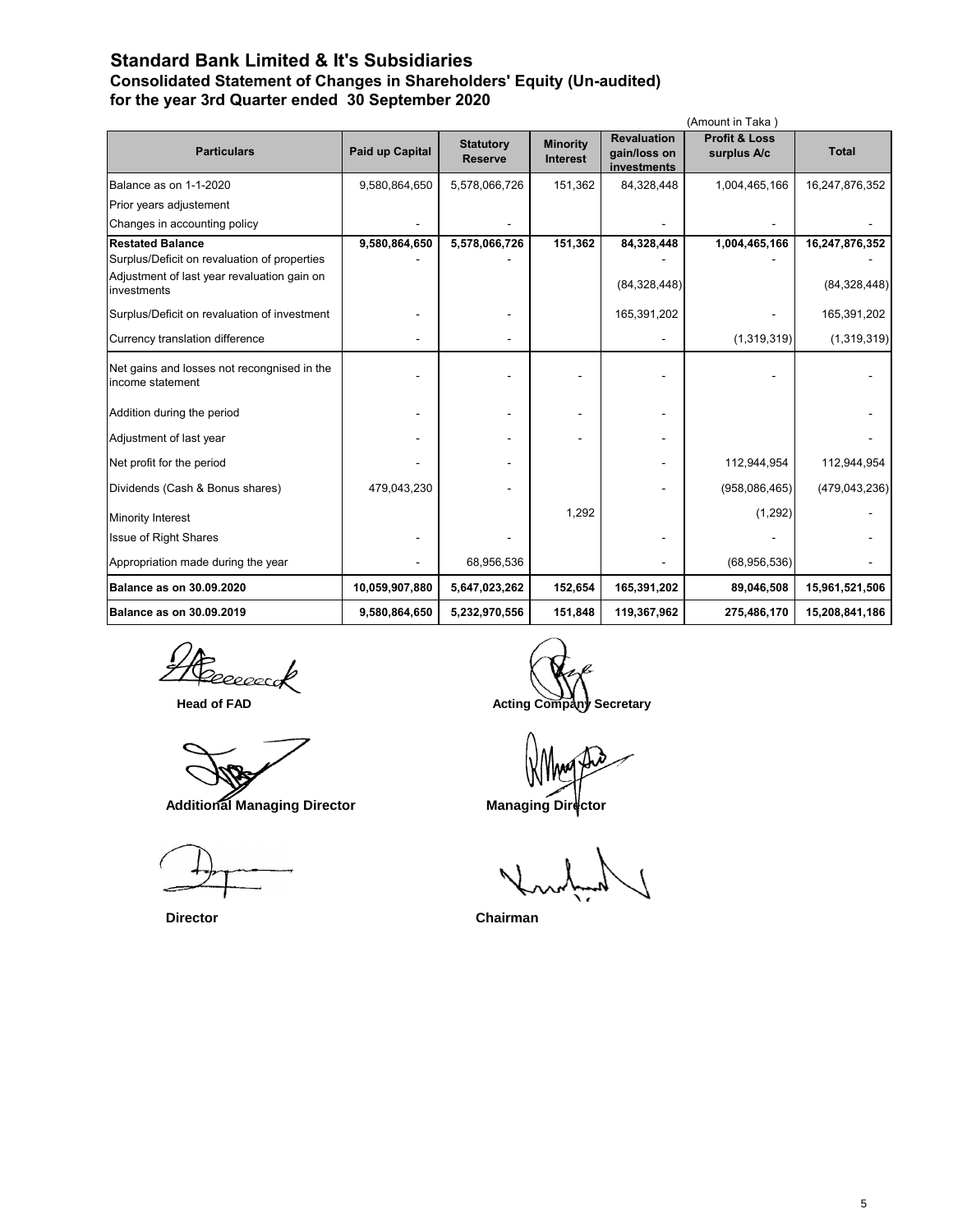## **As at 30 September 2020 Standard Bank Limited Balance Sheet (Un-audited)**

| <b>Particulars</b>                                                                         | <b>Notes</b> |                                  | <b>Amount in Taka</b>            |  |  |
|--------------------------------------------------------------------------------------------|--------------|----------------------------------|----------------------------------|--|--|
|                                                                                            |              | 30.09.2020                       | 31.12.2019                       |  |  |
| <b>PROPERTY &amp; ASSETS</b>                                                               |              |                                  |                                  |  |  |
| <b>CASH</b>                                                                                |              | 10,398,244,688                   | 12,741,448,478                   |  |  |
| Cash in Hand (including foreign currencies)                                                |              | 1,940,682,803                    | 1,809,533,099                    |  |  |
| Balance with Bangladesh Bank & its agent Bank (including Foreign<br>Currencies)            |              | 8,457,561,885                    | 10,931,915,380                   |  |  |
| <b>BALANCE WITH OTHER</b><br><b>BANKS</b><br><b>AND</b><br><b>FINANCIAL INSTITUTIONS</b>   |              | 1,279,866,514                    | 1,792,218,031                    |  |  |
| In Bangladesh<br>Outside Bangladesh                                                        |              | 155,393,374<br>1,124,473,140     | 1,044,472,813<br>747,745,218     |  |  |
| <b>MONEY AT CALL AND ON SHORT NOTICE</b>                                                   |              | 1,540,000,000                    | 117,400,000                      |  |  |
| <b>INVESTMENTS</b>                                                                         |              | 31,881,349,117                   | 32,688,659,016                   |  |  |
| Government<br><b>Others</b>                                                                |              | 25,885,372,388<br>5,995,976,728  | 26,688,824,637<br>5,999,834,379  |  |  |
| <b>LOANS AND ADVANCES / INVESTMENTS</b>                                                    |              | 160,806,188,023                  | 158,079,995,226                  |  |  |
| Loans, Cash Credits, Over Draft etc./ Investments<br><b>Bills Purchased and Discounted</b> |              | 158,344,209,714<br>2,461,978,310 | 154,205,991,995<br>3,874,003,231 |  |  |
| <b>FIXED ASSETS INCLUDING PREMISES, FURNITURE &amp; FIXTURES</b>                           |              | 3,842,590,007                    | 3,792,928,634                    |  |  |
| <b>OTHER ASSETS</b>                                                                        |              | 12,373,480,929                   | 11,265,769,250                   |  |  |
| <b>NON-BANKING ASSETS</b>                                                                  |              |                                  |                                  |  |  |
| <b>TOTAL ASSETS</b>                                                                        |              | 222, 121, 719, 278               | 220,478,418,636                  |  |  |
| <b>LIABILITIES &amp; CAPITAL</b>                                                           |              |                                  |                                  |  |  |
| <b>LIABILITIES</b>                                                                         |              |                                  |                                  |  |  |
| Borrowings from other banks, financial Institutions and agents                             |              | 13,980,524,827                   | 12,511,022,969                   |  |  |
| <b>DEPOSITS AND OTHER ACCOUNTS</b>                                                         |              | 174,506,819,888                  | 175,466,124,086                  |  |  |
| Current / Al-Wadeeah Deposits & Other Deposits                                             |              | 20,527,421,121                   | 21,225,412,023                   |  |  |
| <b>Bills Payable</b><br>Savings Bank / Mudaraba Savings Deposits                           |              | 3,646,203,072<br>15,074,417,508  | 3,947,844,037<br>13,493,759,639  |  |  |
| Short Term Deposits / Mudaraba Short Term Deposits                                         |              | 9,770,666,204                    | 7,624,557,568                    |  |  |
| Fixed Deposits / Mudaraba Term Deposits                                                    |              | 112,265,686,358                  | 117,828,775,845                  |  |  |
| Deposits Under Schemes / Mudaraba Deposit Schemes<br><b>OTHER LIABILITES</b>               |              | 13,222,425,626<br>17,648,235,010 | 11,345,774,974<br>16,210,146,577 |  |  |
| <b>TOTAL LIABILITIES</b>                                                                   |              | 206, 135, 579, 725               | 204, 187, 293, 632               |  |  |
|                                                                                            |              |                                  |                                  |  |  |
| <b>CAPITAL / SHAREHOLDERS' EQUITY</b><br>Paid-up Capital                                   |              | 10,059,907,880                   | 9,580,864,650                    |  |  |
| <b>Statutory Reserve</b>                                                                   |              | 5,647,023,262                    | 5,578,066,726                    |  |  |
| General Reserve<br>Revaluation Reserve on Investment                                       |              | 165,391,202                      | 84,328,448                       |  |  |
| Surplus in Profit and Loss Account/ Retained earnings                                      |              | 113,817,209                      | 1,047,865,181                    |  |  |
| <b>TOTAL SHAREHOLDERS' EQUITY</b>                                                          | 2.11         | 15,986,139,553                   | 16,291,125,005                   |  |  |
| <b>TOTAL LIABILITIES &amp; SHAREHOLDERS' EQUITY</b>                                        |              | 222, 121, 719, 278               | 220,478,418,637                  |  |  |
| Net Asset Value (NAV) per share                                                            | 2.12         | 15.89                            | 16.19                            |  |  |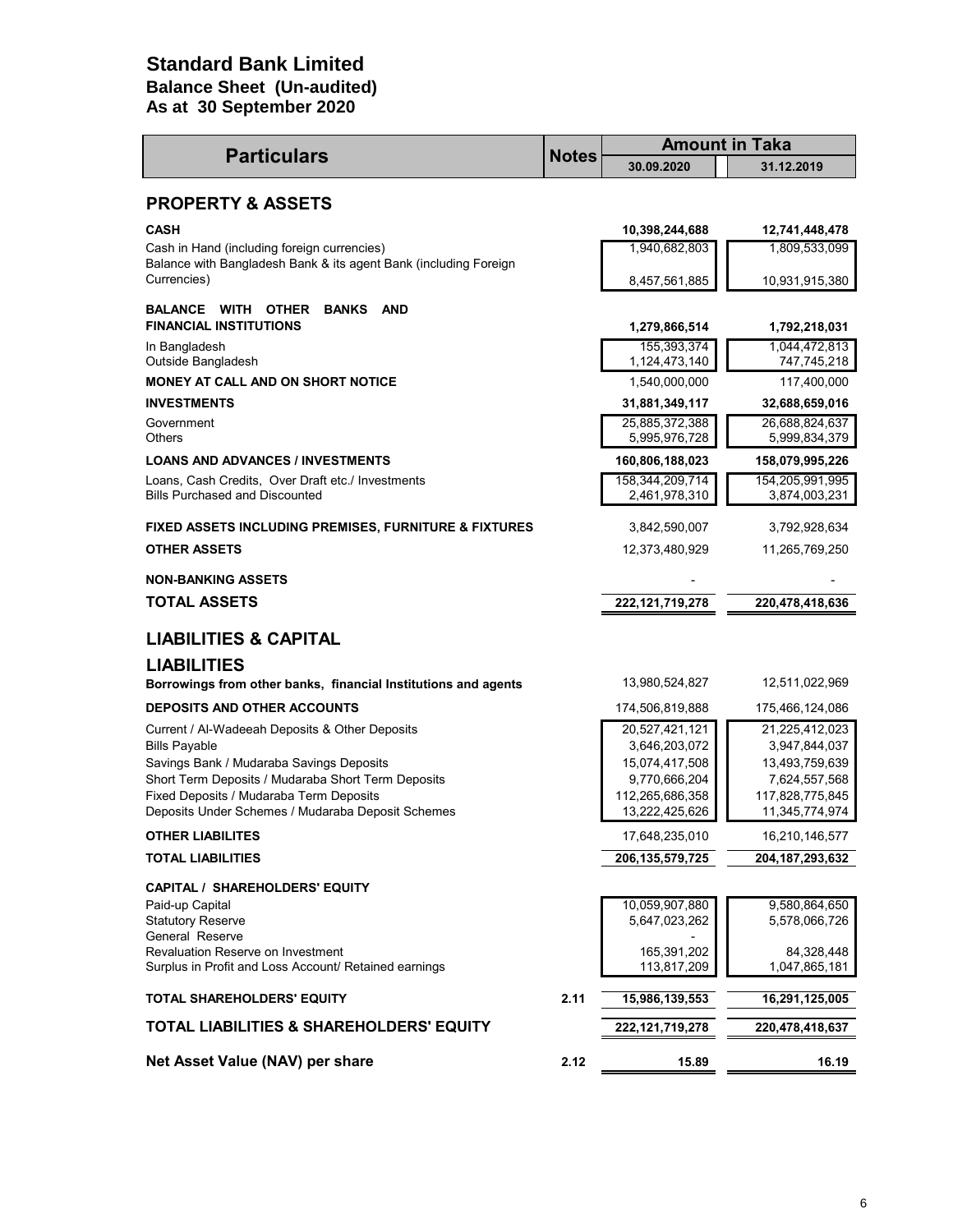### **As at 30 September 2020 Standard Bank Limited Balance Sheet (Un-audited)**

|                                                                                                                                                             | <b>Amount in Taka</b>                                              |                                                                     |  |  |  |
|-------------------------------------------------------------------------------------------------------------------------------------------------------------|--------------------------------------------------------------------|---------------------------------------------------------------------|--|--|--|
| <b>Particulars</b>                                                                                                                                          | 30.09.2020                                                         | 31.12.2019                                                          |  |  |  |
| <b>OFF-BALANCE SHEET ITEMS</b>                                                                                                                              |                                                                    |                                                                     |  |  |  |
| <b>CONTINGENT LIABILITIES</b>                                                                                                                               |                                                                    |                                                                     |  |  |  |
| Acceptances and Endorsements<br>Letters of Guarantee<br>Irrevocable Letters of Credit<br><b>Bills for Collection</b><br><b>Other Contingent Liabilities</b> | 11,007,900,215<br>14,044,833,235<br>9,600,692,471<br>4,515,077,390 | 17,537,916,173<br>13,691,325,458<br>11,328,500,692<br>6,189,609,905 |  |  |  |
| <b>TOTAL:</b>                                                                                                                                               | 39,168,503,311                                                     | 48,747,352,228                                                      |  |  |  |
| <b>OTHER COMMITMENTS:</b>                                                                                                                                   |                                                                    |                                                                     |  |  |  |
| Documentary credits and short term trade-related transactions                                                                                               |                                                                    |                                                                     |  |  |  |
| Forward assets purchased and forward deposits placed                                                                                                        |                                                                    |                                                                     |  |  |  |
| Undrawn note issuance and revolving underwriting facilities                                                                                                 |                                                                    |                                                                     |  |  |  |
| Undrawn formal standby facilities, credit lines and other<br>commitments                                                                                    |                                                                    |                                                                     |  |  |  |

### **TOTAL OFF - BALANCE SHEET ITEMS** 39,168,503,311 48,747,352,228

2000

Additional Managing Director **Managing Director** 

 **Director Chairman**

 **Head of FAD Acting Company Secretary**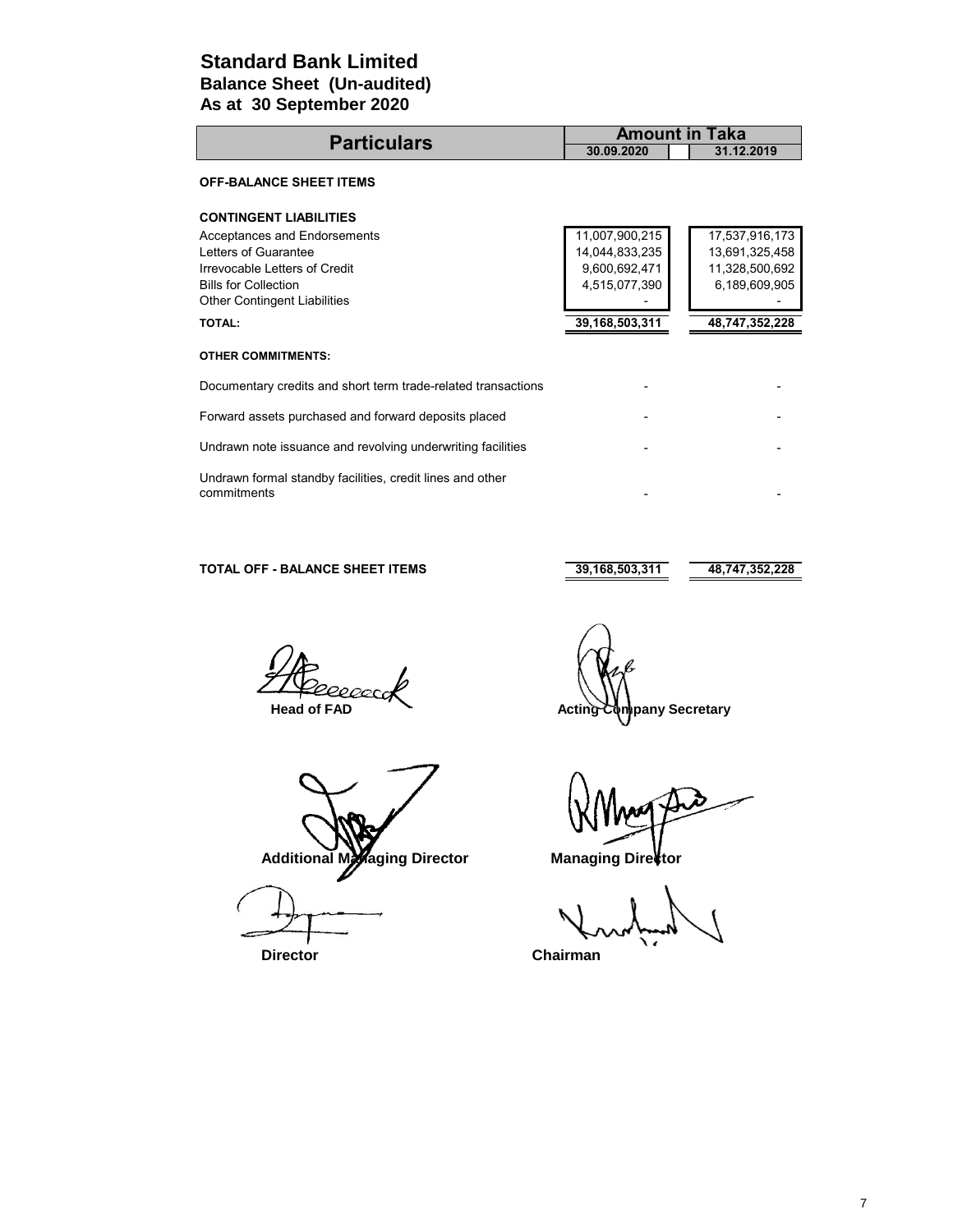### **Standard Bank Limited Profit and Loss Account (Un-audited) for the year 3rd Quarter ended 30 September 2020**

|                                                                            |              | <b>Amount in Taka</b>              |                                    |                                        |                                        |  |  |
|----------------------------------------------------------------------------|--------------|------------------------------------|------------------------------------|----------------------------------------|----------------------------------------|--|--|
| <b>Particulars</b>                                                         | <b>Notes</b> | January 2020 to<br>September, 2020 | January 2019 to<br>September, 2019 | <b>July 2020 to</b><br>September, 2020 | <b>July 2019 to</b><br>September, 2019 |  |  |
| Interest Income / Profit on Investment                                     |              | 10,949,418,738                     | 12,474,256,006                     | 3,113,567,747                          | 4,534,566,639                          |  |  |
| Interest / Profit paid on Deposits & Borrowings etc.                       |              | 8,896,966,787                      | 9,500,092,639                      | 2,702,054,870                          | 3,454,483,933                          |  |  |
| Net Interest / Net Profit on Investments                                   |              | 2,052,451,951                      | 2,974,163,368                      | 411,512,877                            | 1,080,082,706                          |  |  |
| Investment Income                                                          |              | 1,212,521,522                      | 952, 158, 434                      | 451,591,049                            | 332,575,792                            |  |  |
| Commission, Exchange Earnings & Brokerage                                  |              | 568,043,027                        | 766,600,029                        | 197,146,761                            | 251,681,047                            |  |  |
| Other Operating Income                                                     |              | 208,387,284                        | 275,869,209                        | 64,373,820                             | 78,230,492                             |  |  |
|                                                                            |              | 1,988,951,833                      | 1,994,627,672                      | 713,111,629                            | 662,487,330                            |  |  |
| <b>TOTAL OPERATING INCOME (A)</b>                                          |              | 4,041,403,784                      | 4,968,791,039                      | 1,124,624,507                          | 1,742,570,036                          |  |  |
| Salary & Allowances                                                        |              | 2,084,819,881                      | 1,854,822,980                      | 650,090,818                            | 631,973,323                            |  |  |
| Rent, Taxes, Insurance, Electricity etc.                                   |              | 476,071,245                        | 467,553,107                        | 154,070,462                            | 163,021,930                            |  |  |
| Legal Expenses                                                             |              | 5,783,445                          | 14,943,721                         | 2,041,166                              | 5,238,757                              |  |  |
| Postage, Stamp, Telecommunication etc.                                     |              | 13,072,317                         | 18,079,223                         | 719,030                                | 6,219,820                              |  |  |
| Stationery, Printing, Advertisement etc.                                   |              | 41,130,068                         | 93,788,686                         | 11,604,508                             | 32,172,694                             |  |  |
| Managing Director's salary & fees                                          |              | 10,724,194                         | 7,530,000                          | 3,975,000                              | 3,010,000                              |  |  |
| Directors' Fee & Other benefits                                            |              | 1,820,007                          | 4,592,167                          | 178,765                                | 1,982,941                              |  |  |
| <b>Audit Fees</b>                                                          |              | 12.750                             | 34,000                             | 5,750                                  | 11.000                                 |  |  |
| Charges on loan losses                                                     |              | 50,000,000                         | 18,306,008                         |                                        | 16,260,456                             |  |  |
| Depreciation and Repair of Bank's Assets<br><b>Other Expenses</b>          |              | 242,975,129<br>442,564,000         | 222,662,500<br>275,407,889         | 73,704,690<br>92,263,875               | 77,541,706<br>101,611,370              |  |  |
| <b>TOTAL OPERATING EXPENSES ( B )</b>                                      |              | 3,368,973,034                      | 2,977,720,280                      | 988,654,063                            | 1,039,043,998                          |  |  |
| Profit / (Loss ) Before Provision ( C ) = ( A - B )                        |              | 672,430,751                        | 1,991,070,759                      | 135,970,443                            | 703,526,038                            |  |  |
| Provision for Loans / Investments                                          |              |                                    |                                    |                                        |                                        |  |  |
| <b>Specific Provision</b>                                                  |              | 364,837,184                        | 835,819,493                        | 93,800,000                             | 65,686,094                             |  |  |
| <b>General Provision</b>                                                   |              | 41,854,050                         | 61,880,772                         | (9,000,000)                            | 10,330,879                             |  |  |
| Provision for Off-Balance Sheet items                                      |              | (79,043,164)                       | 12,806,635                         | (14, 784, 010)                         | 5,486,488                              |  |  |
| Provision for diminution in value of investments                           |              |                                    |                                    |                                        |                                        |  |  |
| <b>Other Provision</b>                                                     |              |                                    |                                    |                                        |                                        |  |  |
| Total Provision (D)                                                        |              | 327.648.070                        | 910.506.900                        | 70,015,990                             | 81,503,461                             |  |  |
| Total Profit / (Loss) before Taxes (E)=( C - D )                           |              | 344,782,680                        | 1,080,563,859                      | 65,954,453                             | 622,022,578                            |  |  |
| <b>Provision for Taxation</b>                                              | 2.08         | 251,787,652                        | 662,384,725                        | 40,191,428                             | 280,743,927                            |  |  |
| Current Tax<br>Deferred Tax                                                |              | 249.803.215<br>1,984,437           | 660,033,377<br>2,351,348           | 40,032,785<br>158,643                  | 280.354.025<br>389,902                 |  |  |
|                                                                            |              |                                    |                                    |                                        |                                        |  |  |
| Net Profit / (Loss) after Taxation :                                       |              | 92,995,029                         | 418,179,134                        | 25,763,025                             | 341,278,651                            |  |  |
| Retained earnings brought forward<br>Net Profit available for distribution |              | 89.778.716<br>182,773,745          | 109.996.927<br>528,176,061         | 89.778.716<br>115,541,741              | 116.071.072<br>457,349,723             |  |  |
| <b>Appropriations:</b>                                                     |              |                                    |                                    |                                        |                                        |  |  |
| <b>Statutory Reserve</b>                                                   |              | 68,956,536                         | 216,112,772                        |                                        | 124,404,516                            |  |  |
| General reserve                                                            |              |                                    |                                    |                                        |                                        |  |  |
| Dividend                                                                   |              |                                    |                                    |                                        |                                        |  |  |
| <b>Retained Earnings carried forward</b>                                   |              | 113,817,209                        | 312,063,289                        | 115,541,741                            | 332,945,207                            |  |  |
| Earning Per Share (EPS):                                                   | 2.13         | 0.09                               | 0.42                               | 0.03                                   | 0.34                                   |  |  |
|                                                                            |              |                                    |                                    |                                        |                                        |  |  |

 **Additional Managing Director Managing Director** 

**Director** Chairman

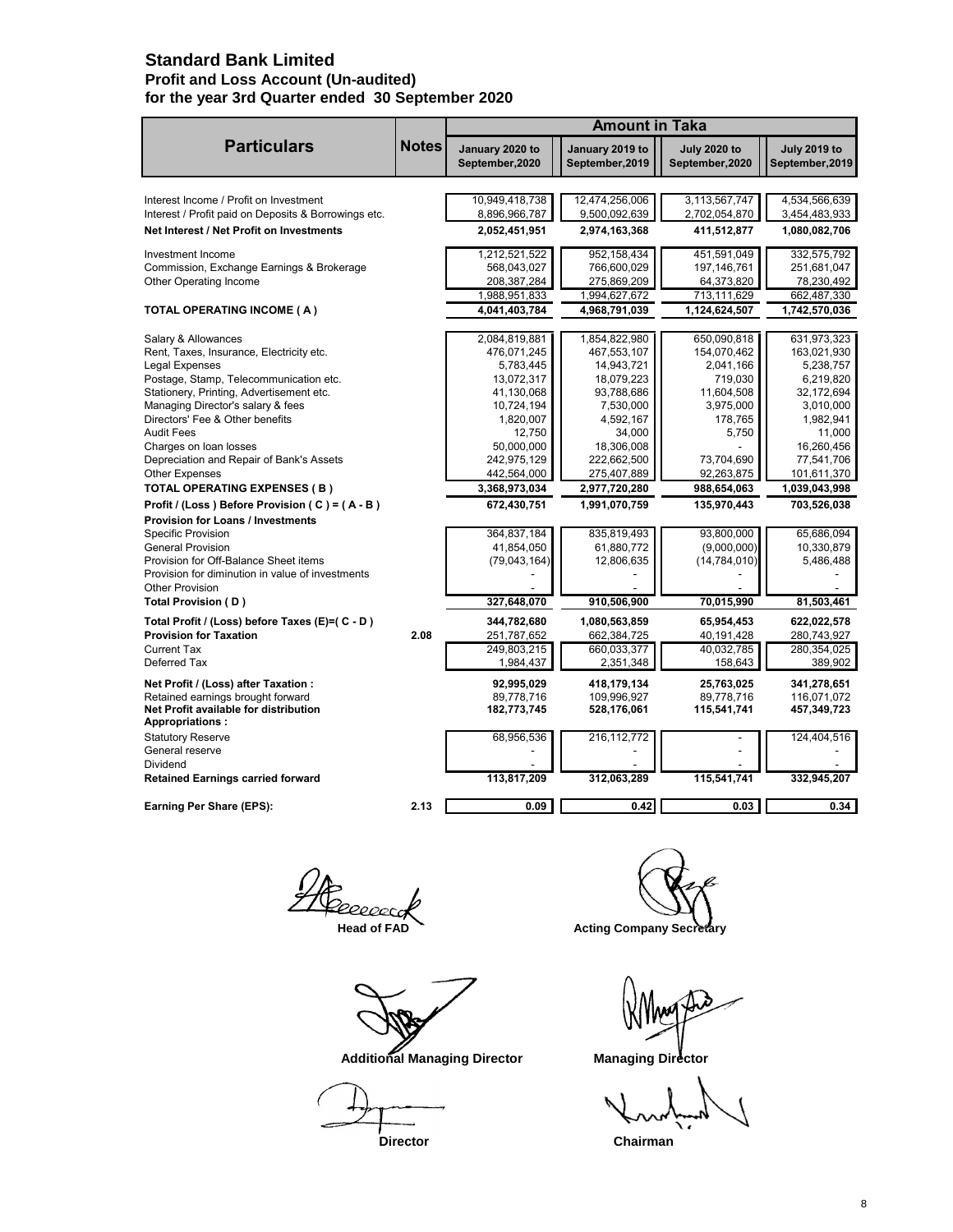### **Standard Bank Limited**

**Cash Flow Statement (Un-audited) for the year 3rd Quarter ended 30 September 2020**

|                                                                                             |              | <b>Amount in Taka</b>              |                                    |
|---------------------------------------------------------------------------------------------|--------------|------------------------------------|------------------------------------|
| <b>Particulars</b>                                                                          | <b>Notes</b> | January 2020 to<br>September, 2020 | January 2019 to<br>September, 2019 |
| A) CASH FLOW FROM OPERATING ACTIVITIES                                                      |              |                                    |                                    |
| Interest receipts in Cash                                                                   |              | 11,956,718,196                     | 13,179,917,858                     |
| Interest payments in Cash                                                                   |              | (9,628,069,286)                    | (9,314,804,553)                    |
| Dividend receipts                                                                           |              | 11,845,723                         | 10,422,618                         |
| Fee and commission receipts in Cash                                                         |              | 310,640,122                        | 473,017,819                        |
| Recoveries on loans previously written off                                                  |              | 1,359,517                          | 16,402,567                         |
| Cash Payments to employees                                                                  |              | (2,095,544,074)                    | (1,862,352,980)                    |
| Cash Payments to suppliers                                                                  |              | (41, 130, 068)                     | (93,788,686)                       |
| Income taxes paid                                                                           |              | (713, 630, 449)                    | (648,111,434)                      |
| Receipts from other operating activities                                                    |              | 349,037,420                        | 325,429,225                        |
| Payments for other operating activities                                                     |              | (980, 531, 219)                    | (821, 144, 501)                    |
| Cash generated from operating activities before changes in                                  | 2.15         | (829, 304, 118)                    | 1,264,987,934                      |
| operating assets and liabilities                                                            |              |                                    |                                    |
| Increase / (Decrease) in operating assets and liabilities                                   |              |                                    |                                    |
| Statutory deposits                                                                          |              |                                    |                                    |
| Purchase of trading securities                                                              |              | 3,857,651                          | (162, 707, 068)                    |
| Loans and advances to other banks                                                           |              |                                    |                                    |
| Loans and advances to customers                                                             |              | (2,726,192,797)                    | (10, 434, 732, 415)                |
| Other assets                                                                                |              | (312, 256, 814)                    | 70,556,105                         |
| Deposits from other banks                                                                   |              | (1, 120, 000, 000)                 | (3,370,000,000)                    |
| Deposits from customers                                                                     |              | 891,798,301                        | 18,070,460,781                     |
| Other liabilities account of customers                                                      |              |                                    |                                    |
| <b>Trading liabilities</b>                                                                  |              | 1,019,501,858                      | 1,095,969,002                      |
| Other liabilities                                                                           |              | 657,490,063                        | 1,055,330,942                      |
| Net cash flow from operating activities (A)                                                 |              | (1,585,801,739)                    | 6,324,877,346                      |
| B) CASH FLOW FROM INVESTING ACTIVITIES                                                      |              | (2,415,105,856)                    | 7,589,865,279                      |
|                                                                                             |              |                                    |                                    |
| Proceeds from sale of non-trading securities                                                |              |                                    |                                    |
| Payments for Purchase of securities                                                         |              |                                    |                                    |
| Purchase of property, plant & equipment                                                     |              | (49,661,372)                       | (486, 694, 243)                    |
| Sale of property, plant & equipment                                                         |              |                                    | 100,342                            |
| Purchase / sale of subsidiary                                                               |              |                                    |                                    |
| Net cash flow from investing activities (B)                                                 |              | (49, 661, 372)                     | (486, 593, 900)                    |
| C) CASH FLOW FROM FINANCING ACTIVITIES                                                      |              |                                    |                                    |
| Received from issue of loan capital and debt security                                       |              | 1,250,000,000                      |                                    |
| Payments for redemption of loan capital and debt security                                   |              | (800,000,000)                      |                                    |
| Receipts from issue of ordinary shares                                                      |              |                                    |                                    |
| Dividends paid                                                                              |              | (479,043,233)                      |                                    |
| Net Cash flow from financing activities (C)                                                 |              | (29, 043, 233)                     |                                    |
| D) NET INCREASE/(DECREASE) IN CASH AND CASH EQUIVALENTS (A+B+C)                             |              | (2, 493, 810, 461)                 | 7,103,271,379                      |
| E) EFFECTS OF EXCHANGE RATE CHANGES ON CASH AND CASH EQUIVALENTS                            |              | 257,402,905                        | 293,582,210                        |
| F) CASH AND CASH EQUIVALENTS AT BEGINNING OF THE YEAR                                       |              | 41,339,891,146                     | 31,970,120,333                     |
| G) CASH AND CASH EQUIVALENTS AT END OF THE YEAR (D+E+F)                                     |              | 39,103,483,590                     | 39,366,973,922                     |
|                                                                                             |              |                                    |                                    |
| CASH AND CASH EQUIVALENTS AT END OF THE YEAR<br>Cash in hand (including foreign currencies) |              | 1,940,682,803                      | 2,036,976,671                      |
| Balance with Bangladesh Bank and its agent bank(s)(including foreign                        |              |                                    |                                    |
| currencies)                                                                                 |              | 8,457,561,885                      | 9,832,689,212                      |
| Balance with other Banks and financial institutions                                         |              | 1,279,866,514                      | 1,333,612,008                      |
| Money at Call and Short Notice                                                              |              | 1,540,000,000                      | 1,272,600,000                      |
| Govt. Security/Reverse repo (Less:Revaluation Reserve on Investment)                        |              | 25,881,602,488                     | 24,887,231,231                     |
| Prize Bonds                                                                                 |              | 3,769,900                          | 3,864,800                          |
|                                                                                             |              | 39,103,483,590                     | 39,366,973,922                     |
| Net Operating Cash Flows (NOCF) per Share                                                   |              | 2.14<br>(2.40)                     | 7.54                               |
|                                                                                             |              |                                    |                                    |

 **Additional Managing Director Managing Director** 

**THE RECOCCOR Acting Company Secretary** 

**Whee** 

 **Director Chairman**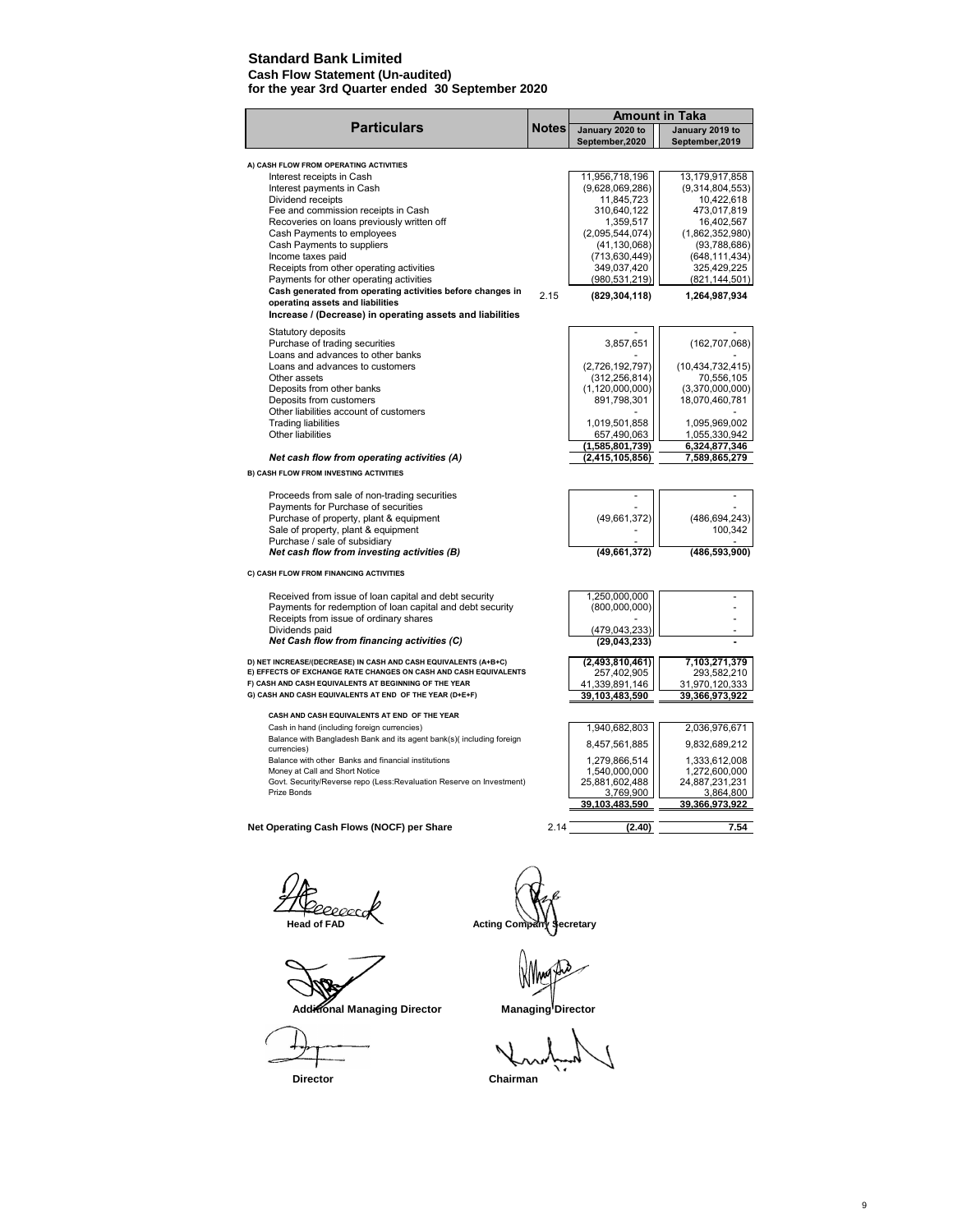### **Standard Bank Limited Statement of Changes in Shareholders' Equity (Un-audited) for the year 3rd Quarter ended 30 September 2020**

|                                                                 |                        |                                    |                           |                                                   | (Amount in Taka)                        |                 |
|-----------------------------------------------------------------|------------------------|------------------------------------|---------------------------|---------------------------------------------------|-----------------------------------------|-----------------|
| <b>Particulars</b>                                              | <b>Paid up Capital</b> | <b>Statutory</b><br><b>Reserve</b> | General<br><b>Reserve</b> | <b>Revaluation</b><br>gain/loss on<br>investments | <b>Profit &amp; Loss</b><br>surplus A/c | <b>Total</b>    |
| Balance as on 1-1-2020                                          | 9,580,864,650          | 5,578,066,726                      |                           | 84,328,448                                        | 1,047,865,181                           | 16,291,125,005  |
| Changes in accounting policy                                    |                        |                                    |                           |                                                   |                                         |                 |
| <b>Restated Balance</b>                                         | 9,580,864,650          | 5,578,066,726                      |                           | 84,328,448                                        | 1,047,865,181                           | 16,291,125,005  |
| Surplus/Deficit on revaluation of properties                    |                        |                                    |                           |                                                   |                                         |                 |
| Adjustment of last year revaluation gain on investments         |                        |                                    |                           | (84, 328, 448)                                    |                                         | (84, 328, 448)  |
| Surplus/Deficit on revaluation of investment                    |                        |                                    |                           | 165,391,202                                       |                                         | 165,391,202     |
| Currency translation difference                                 |                        |                                    |                           |                                                   |                                         |                 |
| Net gains and losses not recongnised in the income<br>statement |                        |                                    |                           |                                                   |                                         |                 |
| Adjustment of last year                                         |                        |                                    |                           |                                                   |                                         |                 |
| Net profit for the period                                       |                        |                                    |                           |                                                   | 92,995,029                              | 92,995,029      |
| Dividends from SBL Capital Management Ltd                       |                        |                                    |                           |                                                   |                                         |                 |
| Dividends from SBL Securities Ltd                               |                        |                                    |                           |                                                   |                                         |                 |
| Dividends (Cash & Bonus shares)                                 | 479,043,230            |                                    |                           |                                                   | (958,086,465)                           | (479, 043, 236) |
| <b>Issue of Right Shares</b>                                    |                        |                                    |                           |                                                   |                                         |                 |
| Appropriation made during the year                              |                        | 68,956,536                         |                           |                                                   | (68,956,536)                            |                 |
| <b>Balance as on 30.09.2020</b>                                 | 10,059,907,880         | 5,647,023,262                      |                           | 165,391,202                                       | 113,817,209                             | 15,986,139,552  |
| <b>Balance as on 30.09.2019</b>                                 | 9,580,864,650          | 5,232,970,556                      |                           | 119,367,962                                       | 312,063,289                             | 15,245,266,458  |

**THE RECONSTRANT ACTING ACTING ACTION**<br> **Acting Company Secretary** 

 **Additional Managing Director Managing Director** 

 **Director Chairman**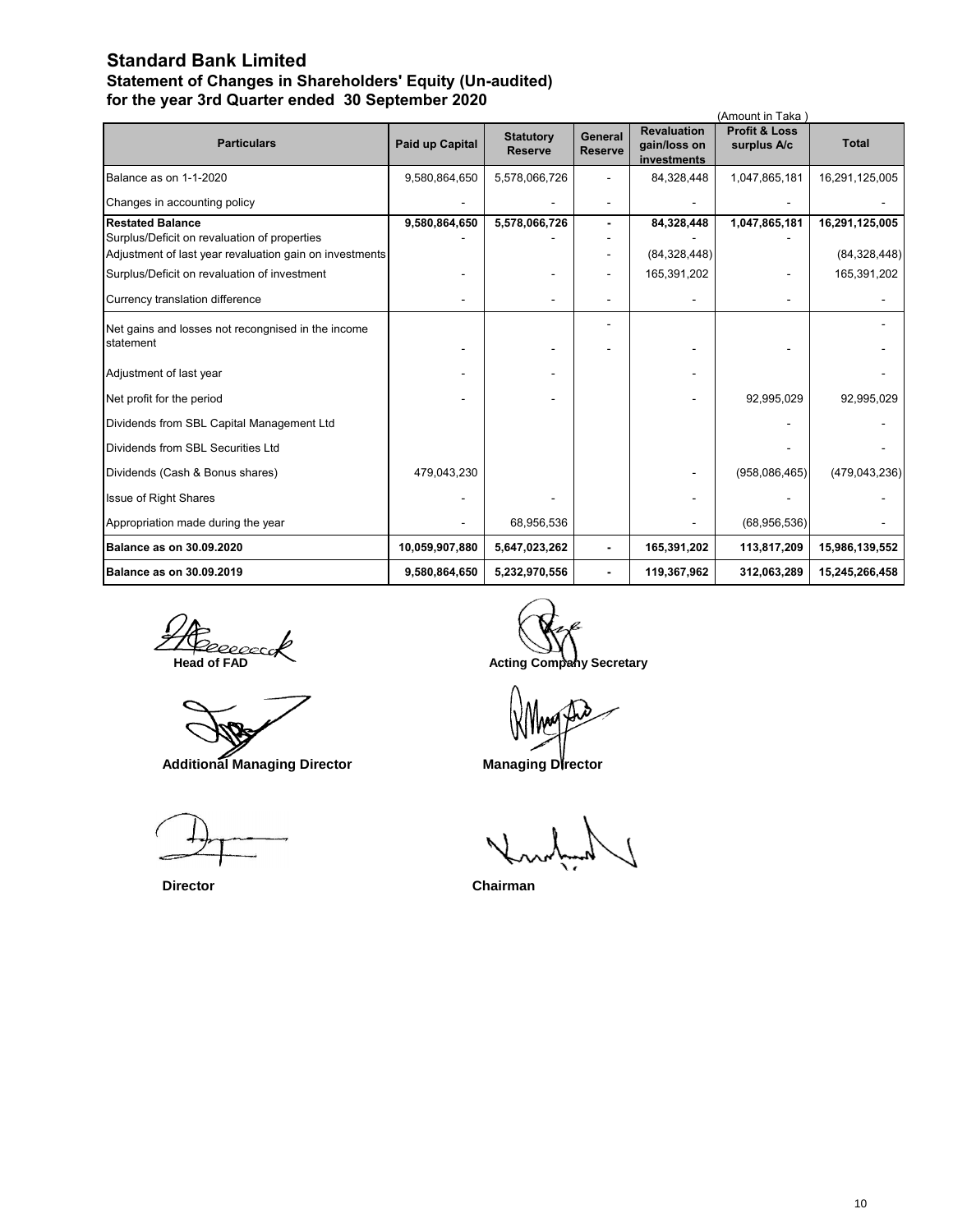### **Standard Bank Limited**

#### **Notes to the Financial Statements (Un-audited) for the year 3rd Quarter ended 30 September 2020**

### **1. LEGAL STATUS AND NATURE OF THE COMPANY**

Standard Bank Limited was incorporated in Bangladesh as a Public Limited Company with limited liability under the Companies Act, 1994 on 11th May 1999 and commenced commercial operation on 3<sup>rd</sup> June 1999. The Bank went for the public issue of shares in 2003 and its shares are listed with Dhaka Stock Exchange and Chittagong Stock Exchange.Now it has 138 Branches all over Bangladesh.

The commercial banking activities of the Bank encompass a wide range of services including accepting deposits , making loans, discounting bills, conducting money transfer and foreign exchange transactions and performing other related services such as safe keeping, collections, issuing guarantees, acceptances and letters of credit.

#### **a) Conventional Banking:**

The principal activities of the bank are to provide all kinds of commercial banking services to its customers through its branches & SME Centers.

#### **b) Islamic Banking:**

The Bank operates Islamic banking in two branches designated for this purpose in complying with the rules of islamic shariah.A separate balance sheet , income statement as recommended by the Central Shariah Board for Islamic Banking in Bangladesh.

#### **c) Off-Shore Banking Unit (OBU)**

The Bank obtained Off-shore Banking Unit Permission vide Letter No. BRPD (P-3)744(110)/2010-839 dated June 11, 2010 and commenced operation on June 23, 2015. The Off-shore Banking Unit is governed under the rules and guidelines of Bangladesh Bank. The principal activities of the Unit are to provide all kinds of commercial banking services to its customers in foreign currencies approved by the Bangladesh Bank.

#### 1 **Subsidiary Companies**

#### 1. **SBL Capital Management Ltd(SCML):**

The Bank obtained permission to embark upon Merchant banking from the Bangladesh Securities and Exchange Commission(SEC) vide its certificate no. SEC/Reg/MB/SUB/13/2010/529 dated January 05 ,2011Under the Securities and Exchange Commission Act,1993. The main objectives of the Company are to carry out the business of full fledged merchant banking activities like issue management, portfolio management, underwriting, corporate advisory services etc

#### 1. Standard Excahnge Company (UK) Limited

Bangladesh Bank vide their letter No.BRPD(M) 204/15/2009-18 Dated 15<sup>th</sup> February 2009 has accorded approval to the bank for opening a fully owned subsidiary company in the name and style of Standard Excahnge company (UK) Limited. The company was incorporated 19th June,2009 under the Companies Act 2006 of UK with the registration number 06851946 as private company limited by shares. The registered office is located at 101 whitechapel Road London. The main activities of the exchange house are to carry on the remittance business and to undertake and participate in transactions, activities and operation commonly carried on or undertaken by remittance and exchange houses. .

#### 1. Standard Co (USA) Inc.DBA : Standard Express:

Bangladesh Bank vide their letter No. BRPD(M) 204/15/2009-116 Dated 27<sup>th</sup> October 2009 has accorded approval to the bank for opening a fully owned subsidiary company in the name and style of Standard Co (USA) Inc.DBA : Standard Express, in short we presented "Standard Express (USA) Ltd.The company was incorporated 1<sup>st</sup> February,2010 with the registration number 27-2118554 as private company limited by shares. The registered office is located at 37-22 73rd street #2B Jackson heights, New York. The main activities of the exchange house are to carry on the remittance business and to undertake and participate in transactions, activities and operation commonly carried on or undertaken by remittance and exchange houses. .

#### **1. Standard Bank Securities Limited**

Standard Bank Securities Limited was incorporated on November,22,2012 as a public limited company under the Companies Act 1994 vide certificate of incorporation no. C-105725/12.Standard Bank Securities Limited become member of Dhaka Stock Exchange Limited for brokerage transaction.Standard Bank Securities Limited commenced its operation from 21 June,2013. The main objectives of the company is to carry on the business of stock broker /stock dealer and other related business in connection with the dealing of listed securities . Other obectives of the company are to buy,sell, hold or otherwise acquire or invest the capital of the company in shares,stocks and fixed income securities etc.

#### **2 SIGNIFICANT ACCOUNTING POLICIES Basis of Preparation for Financial Statements**

The Financial statements of the Bank are made upto 30<sup>th</sup> September 2020 and are prepared under the historical cost convention and in accordance with the "First Schedule (Sec-38) of the Bank Companies Act, 1991, BRPD Circular # 14 dated 25 June 2003, other Bangladesh Bank Circulars, International Accounting Standards and International Financial Reporting Standards adopted by the Institute of Chartered Accountants of Bangladesh, Companies Act, 1994, the Securities and Exchange Rules 1987, Dhaka & Chittagong Stock Exchange Listing Regulations and other laws and rules applicable in Bangladesh.In case of the requirement of Bangladesh Bank differs with those of IAS/IFRS , the requirement of Bangladesh Bank have been applied"

#### **2.1 Basis of Consolidation :**

The consolidated financial statements include the financial statements of standard Bank Limited, Islamic banking window, and its subsidiaries SBL Capital management Ltd,Standard Bank Securities Ltd,Standard Exchange Company (UK) Ltd and Standard Co (USA) Inc.DBA : Standard Express made up to the end of the financial year. A Banking software system "Stelar" consolidated all transactions of branches as well as head office and produces consolidated balance sheet and Profit & loss Account . These consolidated records are maintained at the Head office of the Bank based on which these financial statements have been prepared.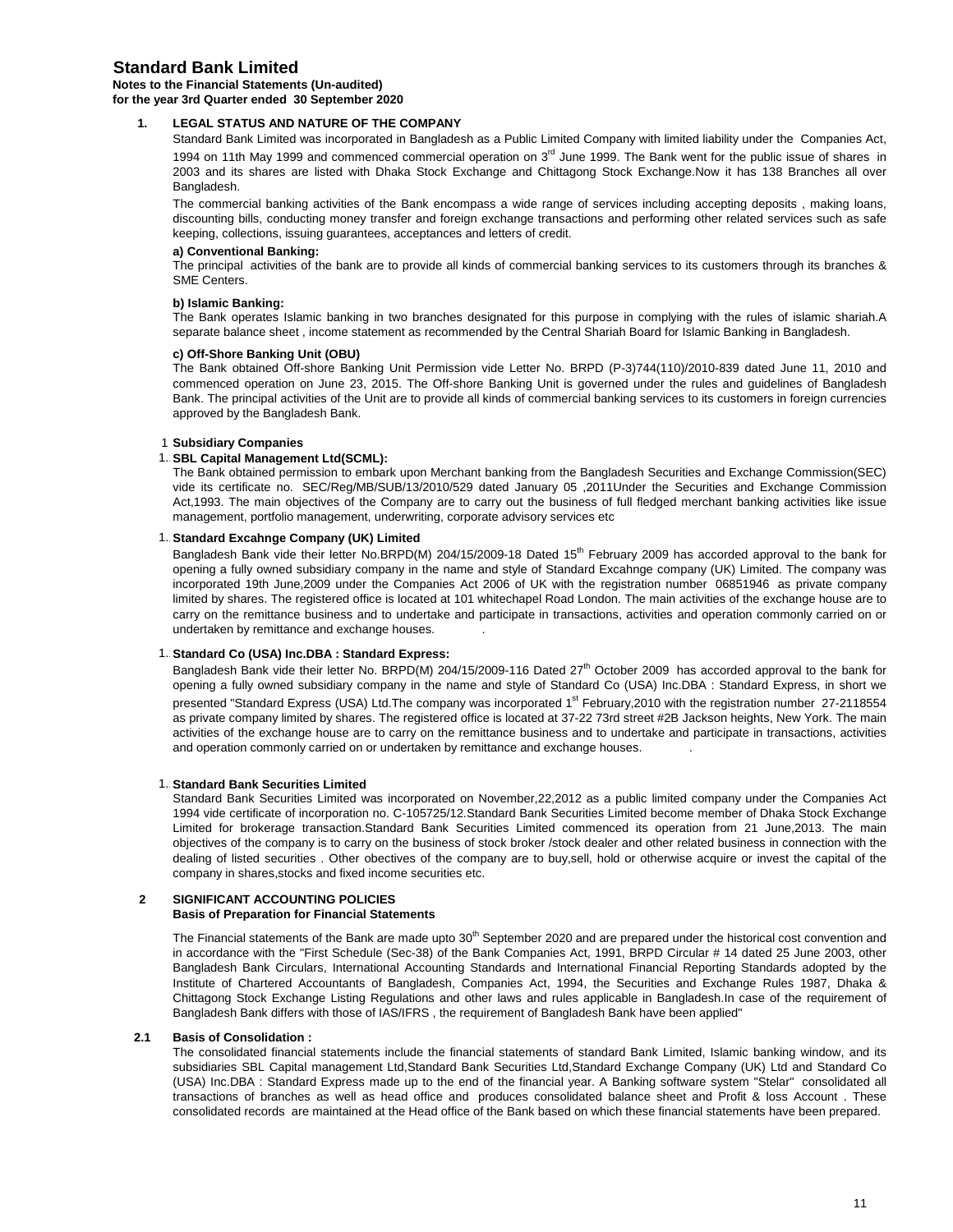The consolidated financial statements have been prepared in accordance with International Accounting standard 27: consolidated and separate financial statements , IAS-34 "Interim Financial Reporting" and Rules 13 of the Securities and Exchange Rules 1987 . The consolidated financial statements have been prepared to a common reporting period ending in 30th September 2019.

#### **2.2 Statement of Cash flows**

Statement of cash flows is prepared by using the 'Direct Method' in accordance with BAS 7 "Statement of Cash Flows" and under the guidance of Bangladesh Bank BRPD Circular No. 14 dated 25.06.2003 & BRPD Circular No. 15 dated 09.11.2009 whereby gross cash receipts and gross cash payments on Operating Activities, Investing Activities and Financing Activities have been recognized. Cash and Cash Equivalents comprise short term, highly liquid investments that are readily convertible and are subject to an insignificant risk to changes in value.

#### **2.3 Reporting Period**

These financial statements cover from January 01 to September 30, 2020.

### **2.4 Statement of Changes in Equity**

Statement of changes in Equity has been prepared in accordance with BAS 1 "Presentation of Financial Statements" and under the guidance of Bangladesh Bank BRPD Circular No. 14 dated 25.06.2003 & BRPD Circular No. 15 dated 09.11.2009

#### **2.05 Provisions for Loans and Advance**

Provision for Loans and Advance have been made as per directives of Bangladesh Bank issued from time to time.

#### **2.06 Provisions for Investment**

Provisions for diminution in value of investment is made for loss arising on diminution value of investment in quoted shares.

#### **2.07 Provisions for off balance sheet exposures**

Off-balance sheet items have been disclosed under contingent liabilities and other commitments according to Bangladesh Bank guidelines. Bank maintained provision against off-balance sheet exposures as per BRPD Circular no.14, dated 23 September 2012 & BRPD Circular No. 07, dated 21 June 2018 .

#### **2.08 Provision for Taxation**

The company is a publicly traded company as per the Incme Tax Ordinance 1984. Provision for Current Income Tax has been made at the existing rate of 37.50% as prescribed in Finance Act 2019 of the accounting profit made by the Bank after considering some of the Taxable add backs of income and disallowances of expenditures.

| Provision for current tax made during the period | 30.09.20      | 30.09.19      |
|--------------------------------------------------|---------------|---------------|
| Income tax $@$ 37.50% on taxable profit (A)      | 247,434,070   | 657,948,853   |
| Add: Income tax @ 20% on dividend income         | 2,369,145     | 2,084,524     |
| Capital Gain on Share @ 10%                      |               |               |
| Capital Gain on sale of Fixed Assets (15%)       |               |               |
| Capital Gain on Govt. securities (0%)            |               |               |
| <b>Estimated provision required</b>              | 249,803,215   | 660,033,377   |
|                                                  |               |               |
| <b>Consolidated Provision for Taxation</b>       |               |               |
| Standard Bank Limited (note-12.7)                | 249,803,215   | 660,033,377   |
| SBL Capital Mgt. Ltd.                            | 10,937,648    | 8,484,971     |
| SBL Securities Ltd.                              | 5,078,517     | 7,559,500     |
|                                                  | 265,819,379   | 676,077,847   |
| Deferred tax liabilities/(Asset)                 |               |               |
| Carrying amount                                  | 4,126,828,011 | 3,766,464,718 |
| Tax base                                         | 3,854,371,517 | 3,531,244,198 |
| Taxable Temporary Difference                     | 272,456,494   | 235,220,520   |
| Applicable tax rate                              | 37.50         | 37.50         |
| <b>Deferred Tax Liability</b>                    | 102,171,185   | 88,207,695    |
| Opening balance                                  | 100,186,749   | 85,856,347    |
| Deferred tax (income)/expenses                   | 1,984,437     | 2,351,348     |
|                                                  | (0)           |               |

#### **2.09 Workers Participation Fund and Welfare Fund**

Consistent with the industry practice and in accordance with The Bank Company Act. 1991, no provision has been made for WPPF.

#### **2.10 Earning Per Share**

The company calculates Earning per share (EPS) in accordance with International Accounting Standards (IAS)-33"Earning Per Share" which has been shown on the face of profit and loss account. This has been calculated by dividing the basic earnings by the weighted average number of ordinary shares outstanding during the year.

|      |                                                                  | Sep-20         | Dec-19        |
|------|------------------------------------------------------------------|----------------|---------------|
| 2.11 | <b>Composition of Sharesholders' equity</b>                      |                |               |
|      | Solo                                                             |                |               |
|      | (95,808,465 ordinary shares @Taka 10.00 each)<br>Paid-up Capital | 10,059,907,880 | 9,580,864,650 |
|      | <b>Statutory Reserve</b>                                         | 5,647,023,262  | 5,578,066,726 |
|      | General Reserve                                                  |                |               |
|      | Revaluation Reserve on Investment                                | 165.391.202    | 84.328.448    |
|      | Surplus in Profit and Loss Account/ Retained earnings            | 113,817,209    | 1,047,865,181 |